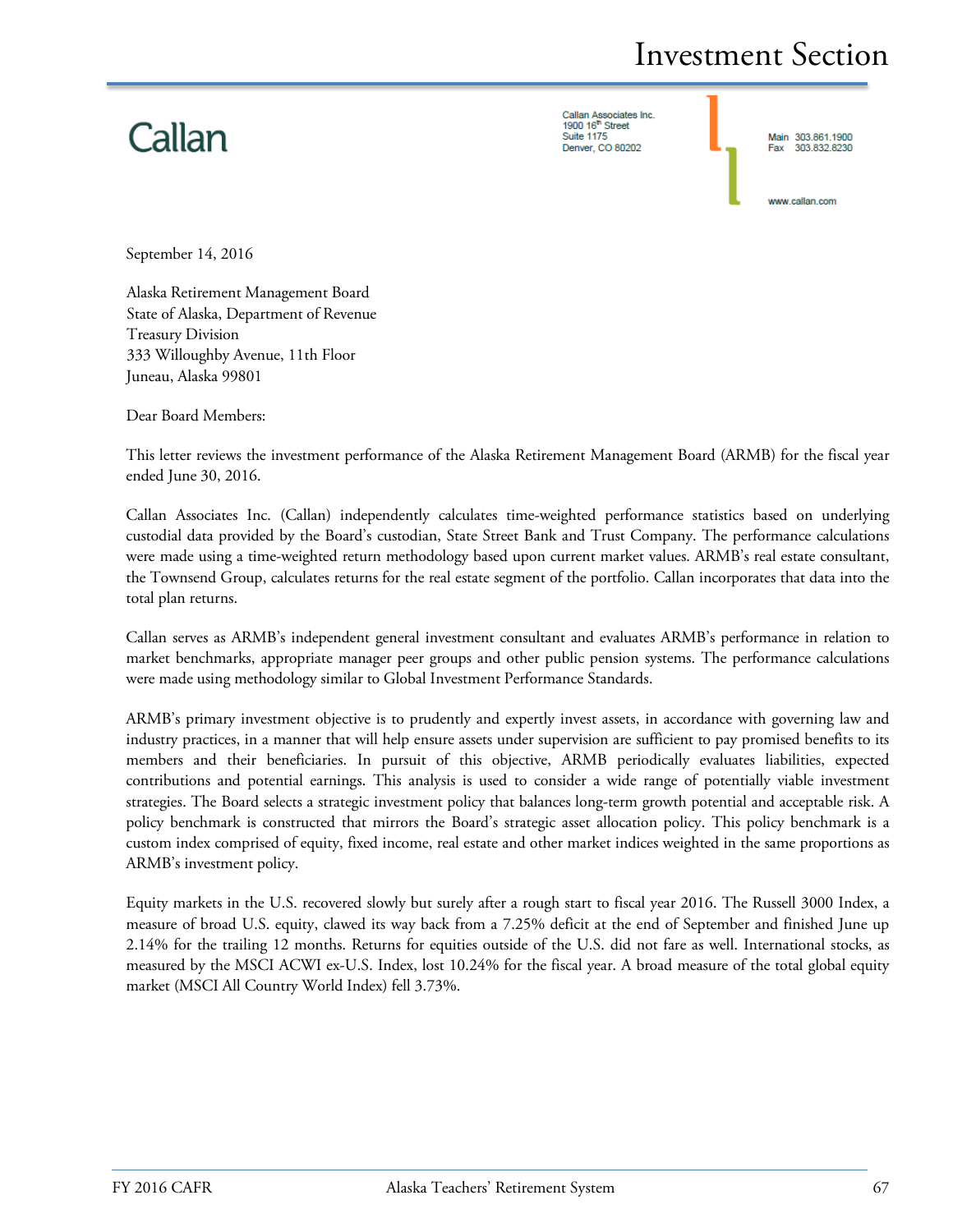A flattening yield curve during the period boosted fixed income performance. The Barclays Capital Aggregate Bond Index, a widely used gauge of the investment grade domestic bond market, gained 6.00%. Some absolute return strategies, such as hedge fund-of-funds, posted losses for much of the fiscal year. The Callan Absolute Return Hedge Fund-of-Funds Style median return was -3.24% (net-of-fee). Private real estate investments (NCREIF Property Index) turned in another solid year, returning 10.64%. Publicly traded real estate, as measured by the NAREIT Equity Index, performed over twice as well and increased 23.62%.

ARMB's various asset groups performed as follows:

| 1.01%     |
|-----------|
| $-9.63%$  |
| 3.54%     |
| 5.14%     |
| 4.81%     |
| 4.71%     |
| $-3.09\%$ |
|           |

For the fiscal year, the Public Employees Retirement System (PERS) had a time-weighted total return of -0.36% and the Teachers Retirement System (TRS) also had a time-weighted total return of -0.36%. Both systems underperformed their strategic policy benchmark target return of 0.05% and the median return for Callan's Public Fund database of 0.54%.

Over longer-term periods, PERS and TRS have closely tracked their target index returns. For example, PERS' 7-year annualized return was 9.28% while TRS's return was slightly higher at 9.35%. These returns were in line, but slightly above, their target return of 9.14%. Over the longest period for which Callan has detailed data (24.75 years), PERS and TRS have achieved annualized total returns of 7.50% and 7.55%, respectively, while the policy benchmark return was 7.47%.

Both systems are well diversified and currently have asset allocation policies that, in our opinion, are consistent with achievement of a long-term "real" return of 4.5% or better.

In summary, fiscal 2016 was a year in which asset class returns were varied. The well-diversified portfolio produced a 70th percentile ranking within the Public Fund peer group, but is on track over the long-term to produce the desired results.

Sincerely,

Paul Erlendson Senior Vice President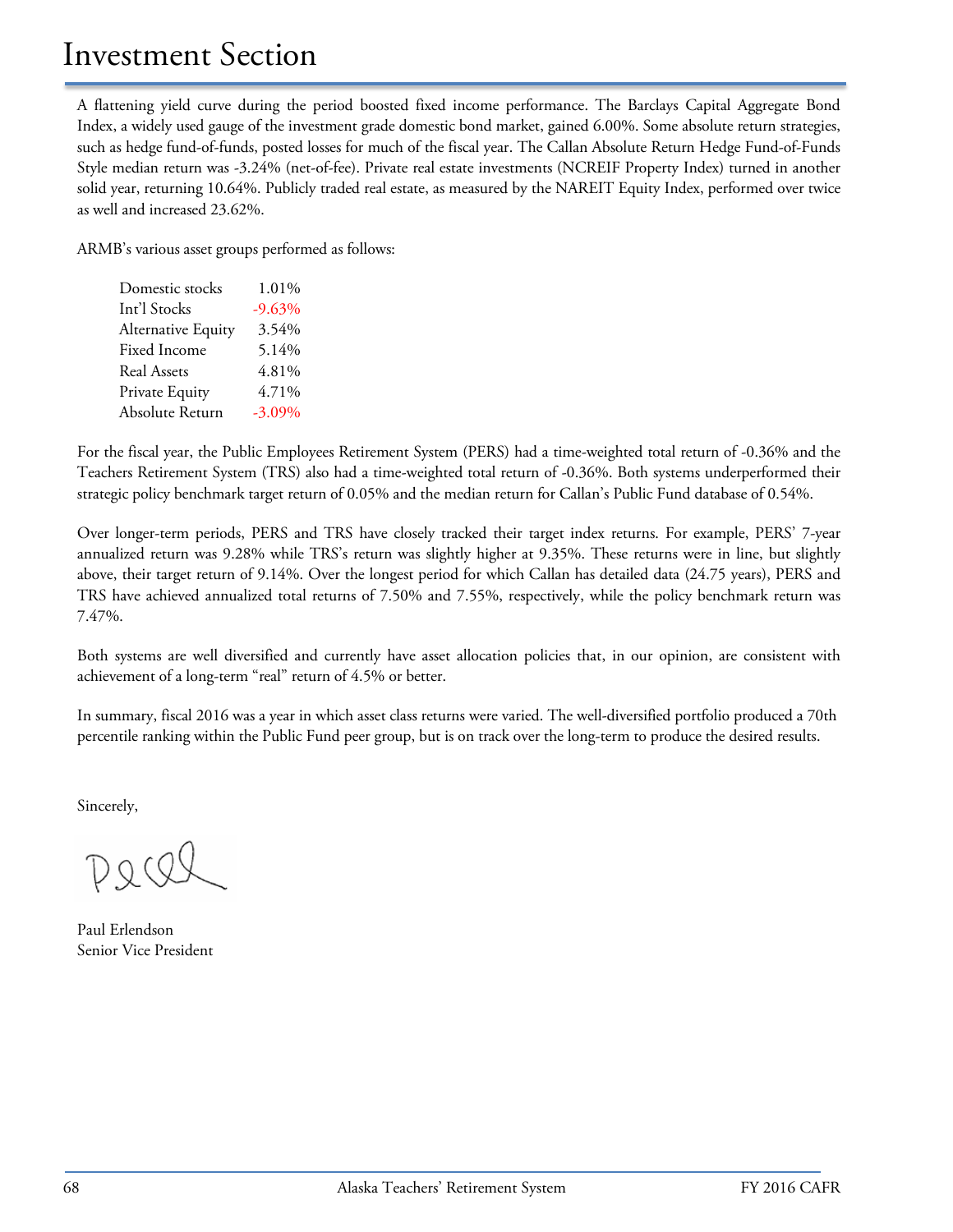## **Department of Revenue Treasury Division Staff As of June 30, 2016**

#### **Commissioner** Randall Hoffbeck

**Deputy Commissioner** Jerry Burnett

**Director** Pamela Leary, CPA **Chief Investment Officer** Gary Bader **Comptroller**

Scott Jones, CPA **Cash Management**

Michelle M. Prebula, MBA, CPA, CCM

#### **Investment Officers**

Bob G. Mitchell Stephen R. Sikes Zachary Hanna Steve Verschoor Shane Carson Sean Howard

**ARMB Liaison Officer**

Judy Hall

Casey Colton Nicholas Orr Victor Djajalie Michael Barnhill Kevin Lui Emily Peyton Ross Alexander

**International Equity – EAFE, Emerging Markets Non** 

**External Money Managers and Consultants**

#### **Domestic Equity Large Capitalization** Allianz Global Investors *San Francisco, CA* Analytic Investors LLC *Los Angeles, CA* Barrow, Hanley, Mewhinney & Strauss *Dallas, TX* McKinley Capital Management, Inc. *Anchorage, AK* Relational Investors LLC *San Diego, CA* Quantitative Management Associates *Newark, NJ* State Street Global Advisors *San Francisco, CA*

### **Domestic Equity Small Capitalization**

Barrow, Hanley, Mewhinney & Strauss *Dallas, TX* Frontier Capital Management *Boston, MA* Jennison Associates LLC *New York, NY* Lord Abbett & Co. *Jersey City, NJ* Luther King Capital Management *Fort Worth, TX* State Street Global Advisors *San Francisco, CA* Sycamore Capital Management *St. Louis, MO*

## **Domestic Equity MicroCap**

DePrince, Race & Zollo, Inc. *Winter Park, FL* Lord Abbett & Co. *Jersey City, NJ* Zebra Capital Management *Mitford, CT*

**Domestic Equity Index Fund** State Street Global Advisors *San Francisco, CA*

#### **International Small Cap** Mondrian Investment Partners *London, England* Schroders Investment Management NA *New York, NY*

**U.S. , and Global Equity** Allianz Global Investors *San Francisco, CA* Arrowstreet Capital, LP *Boston, MA* BlackRock *San Francisco, CA* Baillee Gifford Overseas Ltd. *Edinburgh, Scotland* Brandes Investment Partners, L.P. *San Diego, CA* Capital Guardian Trust Co. *Los Angeles, CA* Lazard Asset Management *New York, NY* McKinley Capital Management, Inc. *Anchorage, AK* Parametric Clifton *Seattle, WA* State Street Global Advisors *San Francisco, CA* **Emerging Market Income** Lazard Asset Management *New York, NY* NFJ Investment Group *Dallas, TX* **International Fixed Income** Mondrian Investment Partners *London, England* Schroders Investment Management NA *New York, NY* **High Yield/Convertible Bond/Tactical Bond** Advent Capital Management *New York, NY* Columbia Threadneedle Investment Management *Boston, MA* Eaton Vance Trust Company *Boston, MA*

Fidelity Investment Asset Management *Smithfield, RI* MacKay Shields LLC *New York, NY*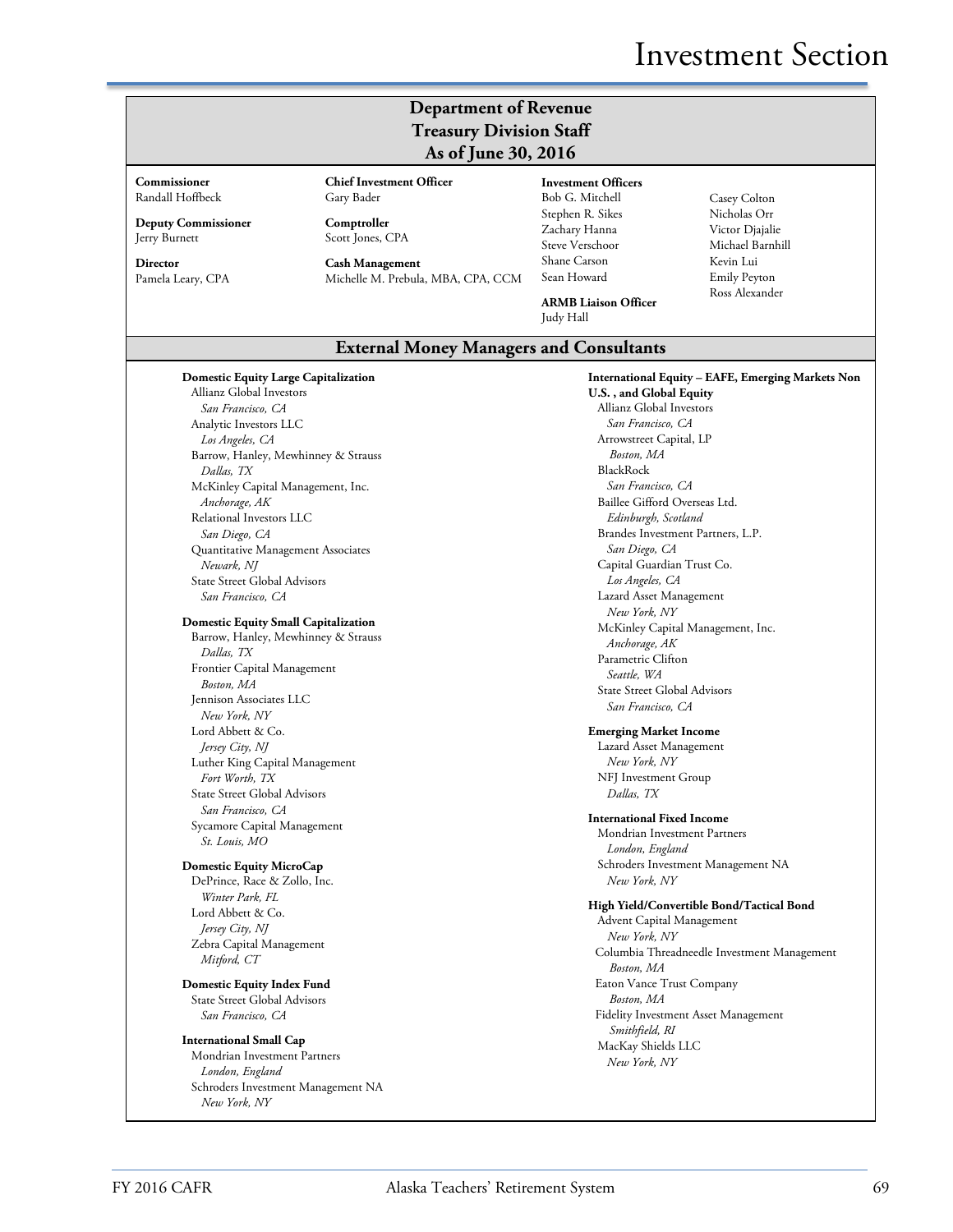## **External Money Managers and Consultants (cont.)**

#### **Taxable Municipal Bonds**

Guggenheim Partners LLC *Santa Monica, CA* Western Asset Management Company *Pasadena, CA*

### **Master Limited Partnerships**

Advisory Research *St. Louis, MO* Tortoise Capital Advisors LLC *Leawood, KS*

### **Absolute Return**

Allianz Global Investors *New York, NY* Crestline Investors, Inc. *Fort Worth, TX* Global Assets Management Inc. *Los Angeles, CA* KKR *New York, NY*

#### **Private Equity**

Abbott Capital Management, L.P. *New York, NY* Pathway Capital Management, LLC *Irvine, CA*

## **Real Assets – Real Estate Core Separate Accounts**

LaSalle Investment Management *Chicago, IL* Sentinel Real Estate Corporation *New York, NY* UBS Realty Investors, LLC *San Francisco, CA*

#### **Real Assets – Commingled Real Estate Funds**

Almanac Realty Investors *Alpharetta, GA* BlackRock Realty *San Francisco, CA* Colony Capital *Los Angeles, CA* Coventry Real Estate Fund II, LLC *New York, NY* Clarion Partners *New York, NY* J.P. Morgan Investment Management Inc. *New York, NY* Silverpeake Real Estate Partners *New York, NY* Lowe Hospitality Investment Partners, LLC *Los Angeles, CA* Sentinel Real Estate Corporation *New York, NY* Tishman Speyer Properties *New York NY* UBS Realty Investors, LLC *Hartford, CT*

**Real Assets – Energy** EIG Global Energy Partners *Washington, DC*

#### **Real Assets – Infrastructure**

Brookfield Investment Management *Encinitas, CA* Industry Funds Management *New York, NY* JP Morgan Asset Management *San Francisco, CA* Lazard Asset Management *New York, NY*

### **Real Assets – Farmland and Timber**

Hancock Agricultural Investment Group *Boston, MA* UBS AgriVest, LLC *Hartford, CT* Hancock Timber Resource Group *Charlotte, NC* Timberland Investment Resources LLC *Brookline, MA*

### **Supplemental Benefits System,**

**Deferred Compensation Plan and Defined Contribution Plan** BlackRock *San Francisco, CA* Allianz Global Investors *San Francisco, CA* State Street Global Advisors *Boston, MA* T. Rowe Price Investment Services *Baltimore, MD* Brandes Investment Partners *San Diego, CA* 

### **Global Master Custodian**

State Street Bank & Trust Co. *Boston, MA*

## **Investment Consultants**

Callan Associates, Inc. *Denver, CO* The Townsend Group *San Francisco, CA*

#### **Investment Advisory Council**

William Jennings *Colorado Springs, CO* Jerrold Mitchell *Wayland, MA* Robert Shaw *San Francisco, CA*

#### **Independent Auditors** KPMG, LLP

*Anchorage, AK*

**Actuaries** Buck Consultants *Denver, CO* Gabriel Roeder Smith *Denver, CO*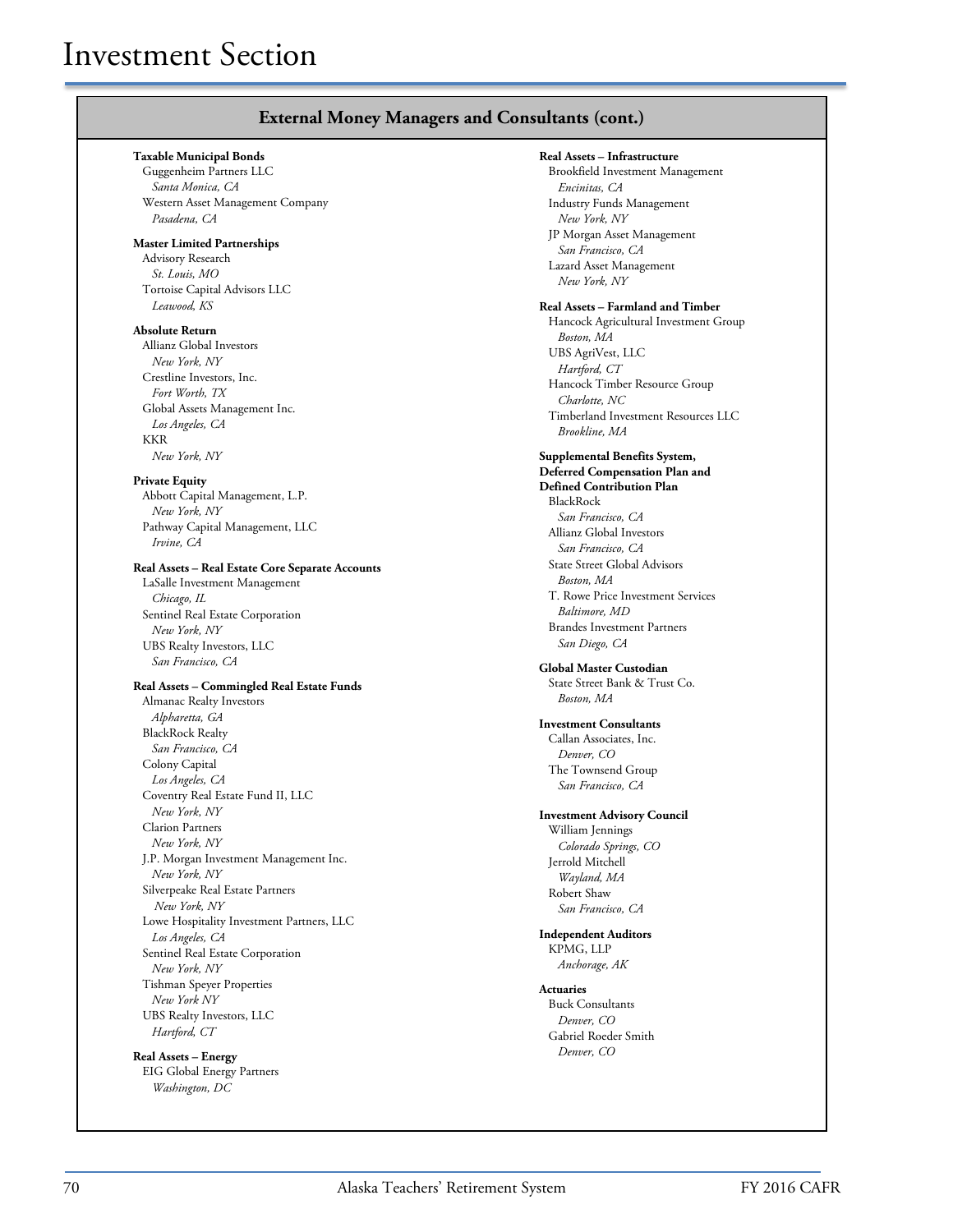# **Teachers' Retirement System Investment Report**

## **INVESTMENTS**

The investment goals of the State of Alaska Teachers' Retirement System (TRS) are the long term return and sustainability of the pension funds under management. Annually, the Alaska Retirement Management Board (ARMB) sets its asset allocation strategy in order to reflect changes in the marketplace while still retaining an expected optimal risk/return level within the set constraints and objectives of the ARMB.

The ARMB categorizes its investments into eight asset classes: domestic equities, global equities ex-U.S., alternative equity strategies, private equity, real assets, fixed income, absolute return, and cash equivalents. The performance of each asset class is compared with a benchmark comprised of one or more market indices. The performance for the total portfolio is compared with its policy portfolio, determined by calculating the weighted performance of the underlying asset class benchmarks at the portfolio's target asset allocation. The asset class benchmarks are illustrated below:

| <b>Asset Class</b>              | <b>Benchmark</b>                                       |
|---------------------------------|--------------------------------------------------------|
| Domestic Equity                 | Russell 3000 Index                                     |
| Global Equities Ex-U.S.         | MSCI All Country World Ex-U.S. Index                   |
| Alternative Equities Strategies | 50% S&P 500 Index                                      |
|                                 | 30% CBOE Buy Write Index                               |
|                                 | 20% Bank of America Yield Alternative Index            |
| Private Equity                  | 1/3 S&P 500 Index                                      |
|                                 | 1/3 Russell 2000 Index                                 |
|                                 | 1/3 MSCI EAFE Index                                    |
| Real Assets                     | 50% NCREIF Property Index                              |
|                                 | 15% Barclays TIPS Index                                |
|                                 | 10% NCREIF Farmland Index                              |
|                                 | 10% NCREIF Timberland Index                            |
|                                 | 5% FTSE NAREIT All Equity REIT Index                   |
|                                 | 10% S&P Global Infrastructure                          |
| Fixed Income                    | 80% Barclays Intermediate Treasury Index               |
|                                 | 10% Bank of America Merrill Lynch US High Yield Master |
|                                 | <b>II</b> Constrained Index                            |
|                                 | 7% Citigroup World Gov. Bond Ex-U.S. Index             |
|                                 | 3% JP Morgan Global Bond Index - Emerging Markets      |
|                                 | Global Diversified Index                               |
| Absolute Return                 | 91 Day Treasury Bill + 5%                              |
| Cash Equivalents                | 91 Day Treasury Bill                                   |

The target asset allocation is determined by the ARMB, utilizing capital market assumptions provided by its independent general investment consultant, Callan Associates. During the 2016 fiscal year, ARMB's target asset allocation was 26% domestic equities, 25% global equities ex-U.S., 3% alternative equity strategies, 9% private equity, 17% real assets, 12% fixed income, 5% absolute return, and 3% cash equivalents. The target asset allocation is expected to generate a return of 7.2% with a standard deviation of 15.3%.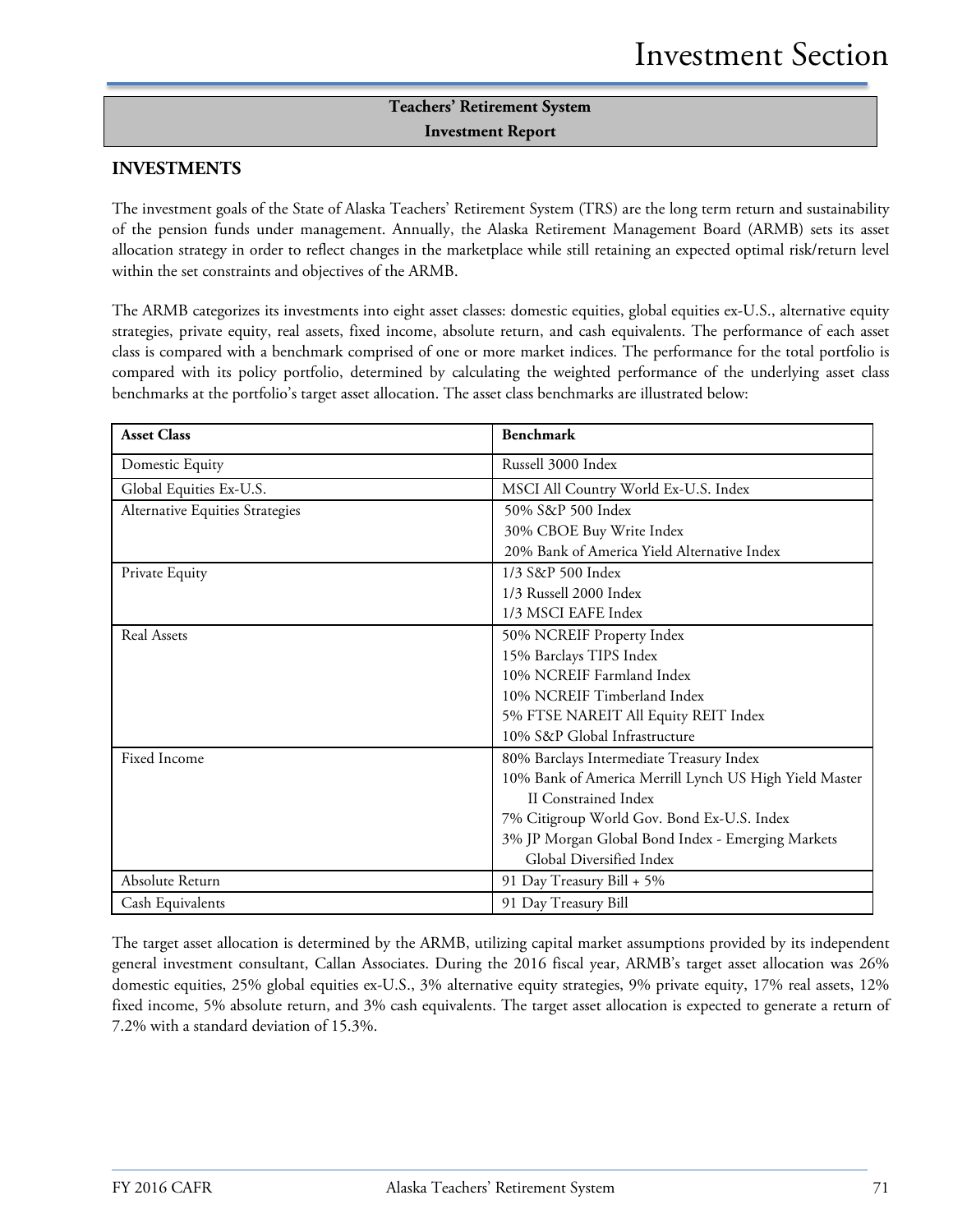| <b>Teachers' Retirement System</b><br><b>Schedule of Investment Results</b><br><b>Fiscal Years Ended June 30</b> |                    |                |                |                  |                    |                |                |  |
|------------------------------------------------------------------------------------------------------------------|--------------------|----------------|----------------|------------------|--------------------|----------------|----------------|--|
|                                                                                                                  |                    |                |                |                  |                    | Annualized     |                |  |
|                                                                                                                  | 2012               | 2013           | 2014           | 2015             | 2016               | 3 Year         | 5 Year         |  |
| <b>Total Fund</b><br>TRS<br>Actuarial Earnings Rate                                                              | 0.51%<br>8.00      | 12.59%<br>8.00 | 18.46%<br>8.00 | 3.30%<br>8.00    | $(0.36\%)$<br>8.00 | 6.86%<br>8.00  | 6.67%<br>8.00  |  |
| <b>U.S. Common Stock Returns</b><br><b>TRS Domestic Equities</b><br>Custom Composite Index                       | 1.83<br>3.84       | 21.24<br>21.46 | 25.45<br>25.22 | 7.85<br>7.29     | 0.58<br>2.14       | 10.92<br>11.13 | 10.99<br>11.60 |  |
| <b>Fixed Income</b><br><b>TRS</b><br>Custom Composite Index                                                      | 4.82<br>5.08       | 0.57<br>(0.04) | 5.14<br>3.31   | (0.73)<br>0.41   | 5.15<br>4.79       | 3.15<br>2.82   | 2.96<br>2.69   |  |
| <b>Real Assets</b><br><b>TRS</b><br>Custom Composite Index                                                       | 10.45<br>11.41     | 10.65<br>8.35  | 12.71<br>10.98 | 3.69<br>7.99     | 4.76<br>8.87       | 7.16<br>9.27   | 8.50<br>9.51   |  |
| <b>International Stock Returns</b><br>TRS International Equities<br>MSCI ACWI ex-US                              | (13.66)<br>(14.15) | 15.03<br>14.14 | 23.41<br>22.27 | (3.28)<br>(4.85) | (9.15)<br>(9.80)   | 2.74<br>1.62   | 1.49<br>0.56   |  |
| <b>Private Equity</b><br><b>TRS</b><br>Custom Composite Index                                                    | 9.44<br>(3.61)     | 11.68<br>21.24 | 24.19<br>24.01 | 13.77<br>3.33    | 4.71<br>(4.41)     | 13.95<br>7.00  | 12.58<br>7.44  |  |
| <b>Absolute Return</b><br><b>TRS</b><br>3-month Treasury Bill +5%                                                | (2.05)<br>5.06     | 8.41<br>5.11   | 6.51<br>5.05   | 9.24<br>5.02     | (3.09)<br>5.19     | 4.08<br>5.09   | 3.67<br>5.09   |  |
| <b>Alternative Equity</b><br><b>TRS</b><br>Custom Composite Index                                                |                    |                | 24.55<br>18.70 | (0.88)<br>4.26   | 3.41<br>2.09       | 7.86<br>8.11   |                |  |
| <b>Cash Equivalents</b><br><b>TRS</b><br>3-month Treasury Bill                                                   | 0.42<br>0.06       | 0.25<br>0.11   | 0.26<br>0.05   | 0.27<br>0.02     | 0.55<br>0.19       | 0.36<br>0.09   | 0.35<br>0.09   |  |

MSCI ACWI =Morgan Stanley Capital International All Country World Index

Returns for periods longer than one year are reported on an annualized basis.

Basis of calculation: Time-Weighed rate of return based on the market rate of return.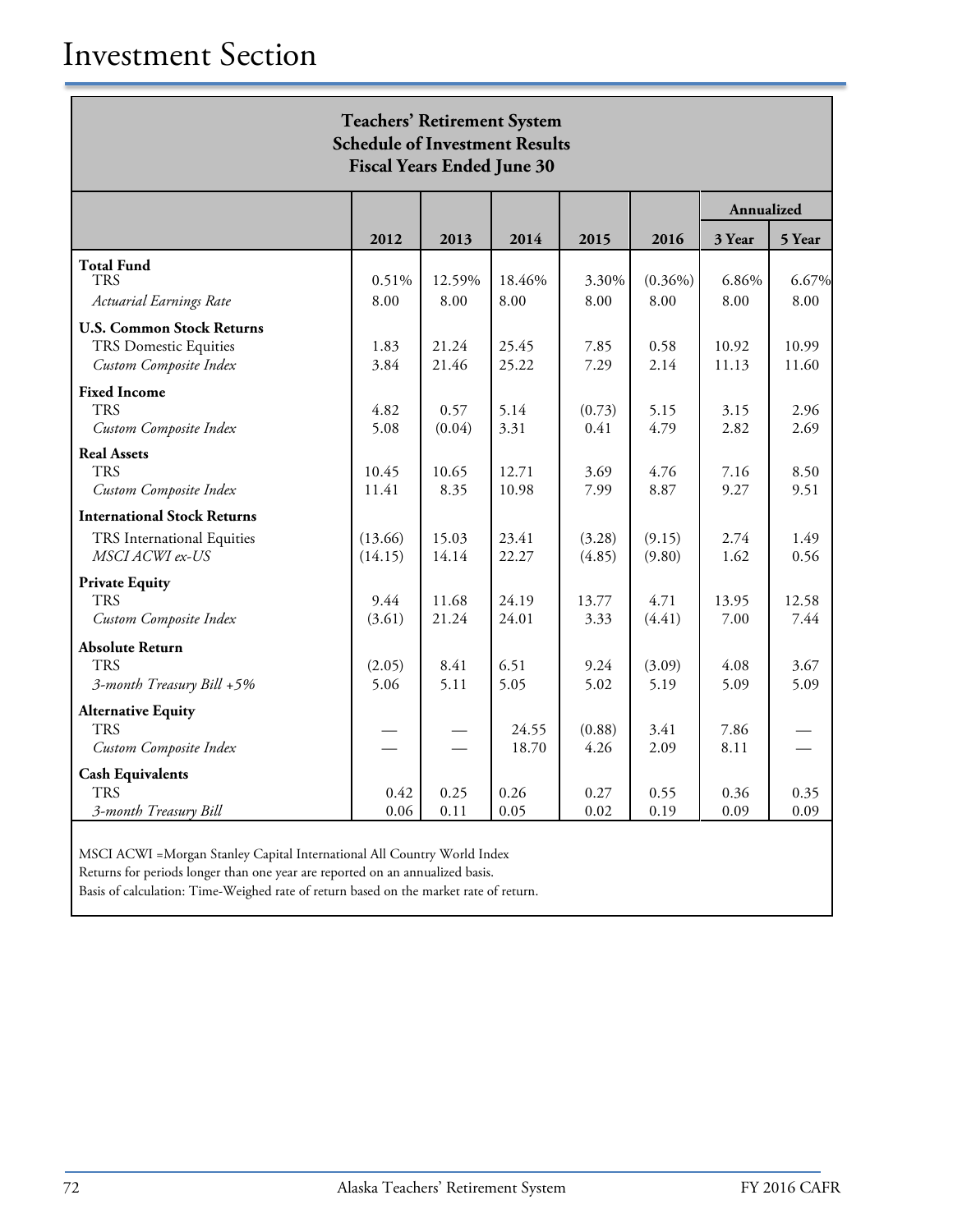







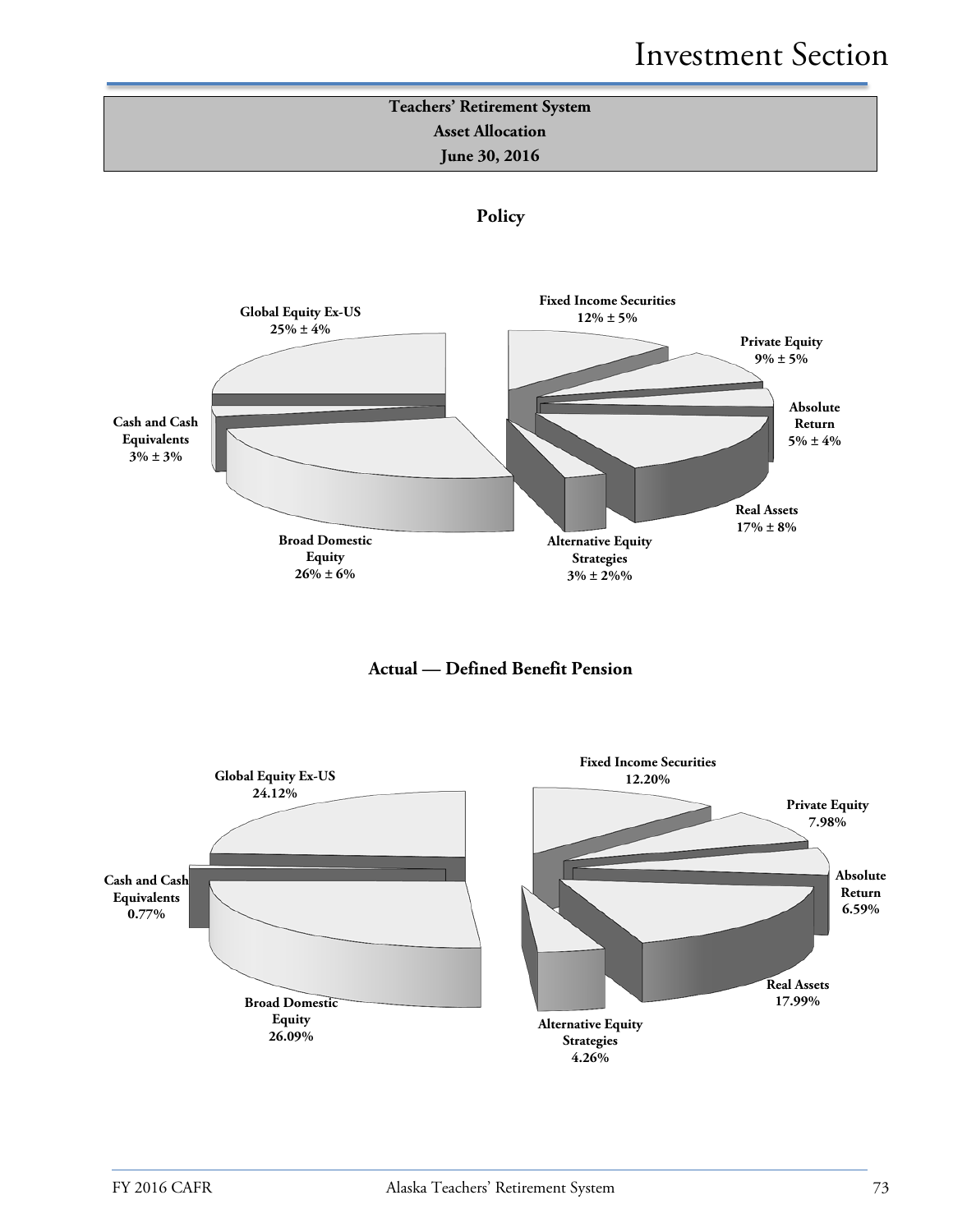**Teachers' Retirement System Asset Allocation June 30, 2016**

**Actual — Defined Contribution Participant Directed**



## **Actual — Defined Benefit Alaska Retiree Healthcare Trust**

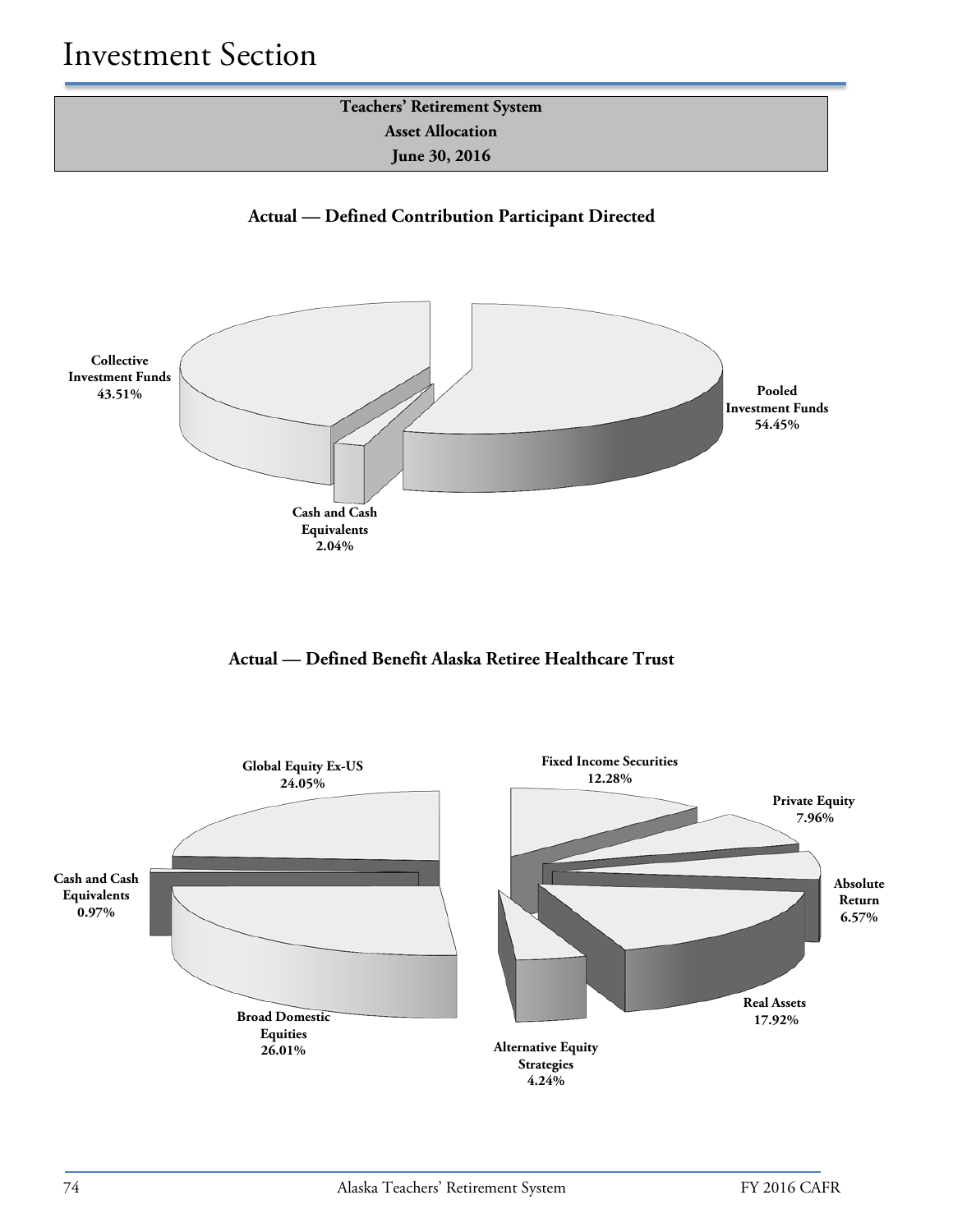





**Actual — Occupational Death & Disability**

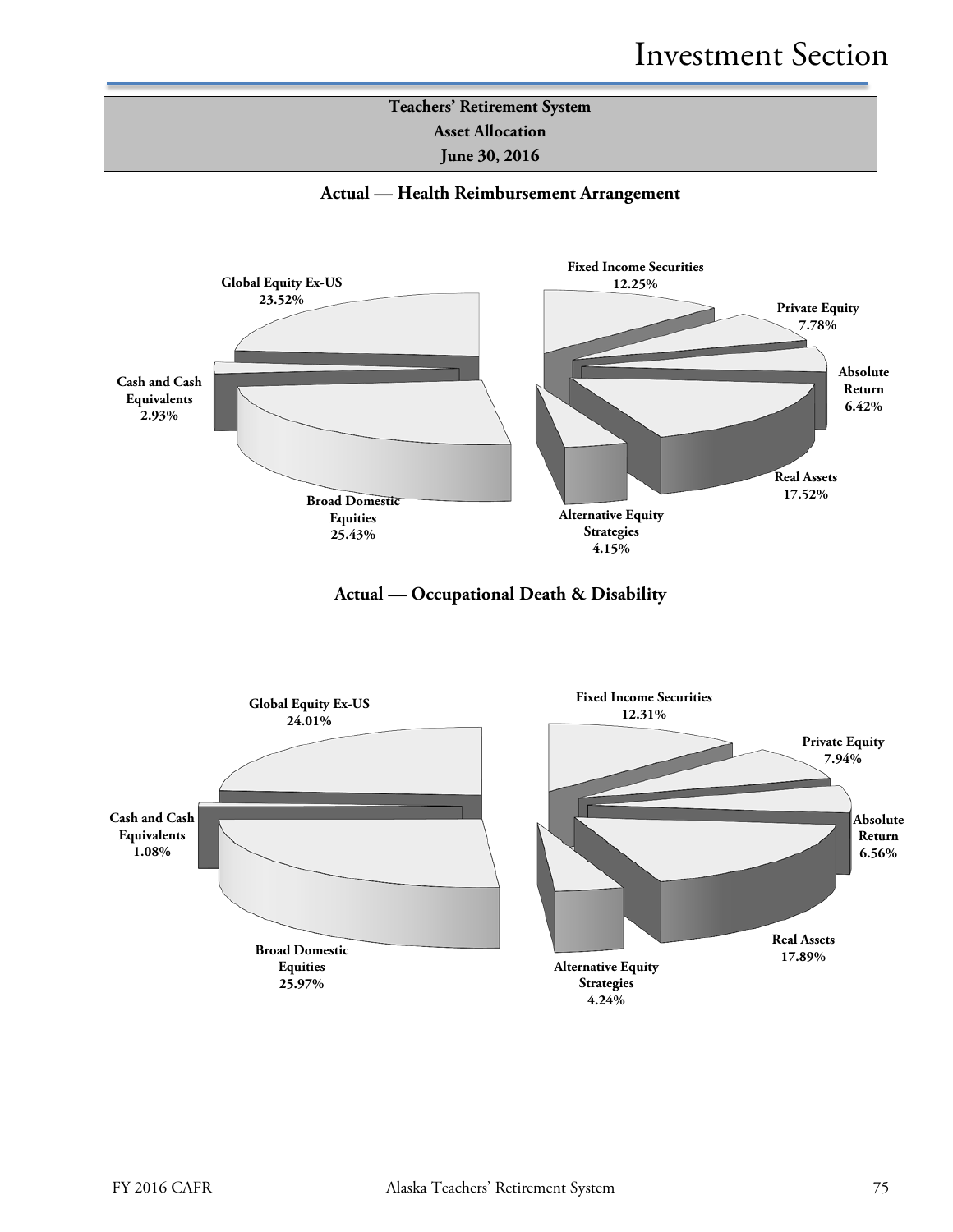

**Actual — Retiree Medical Plan**

![](_page_9_Figure_3.jpeg)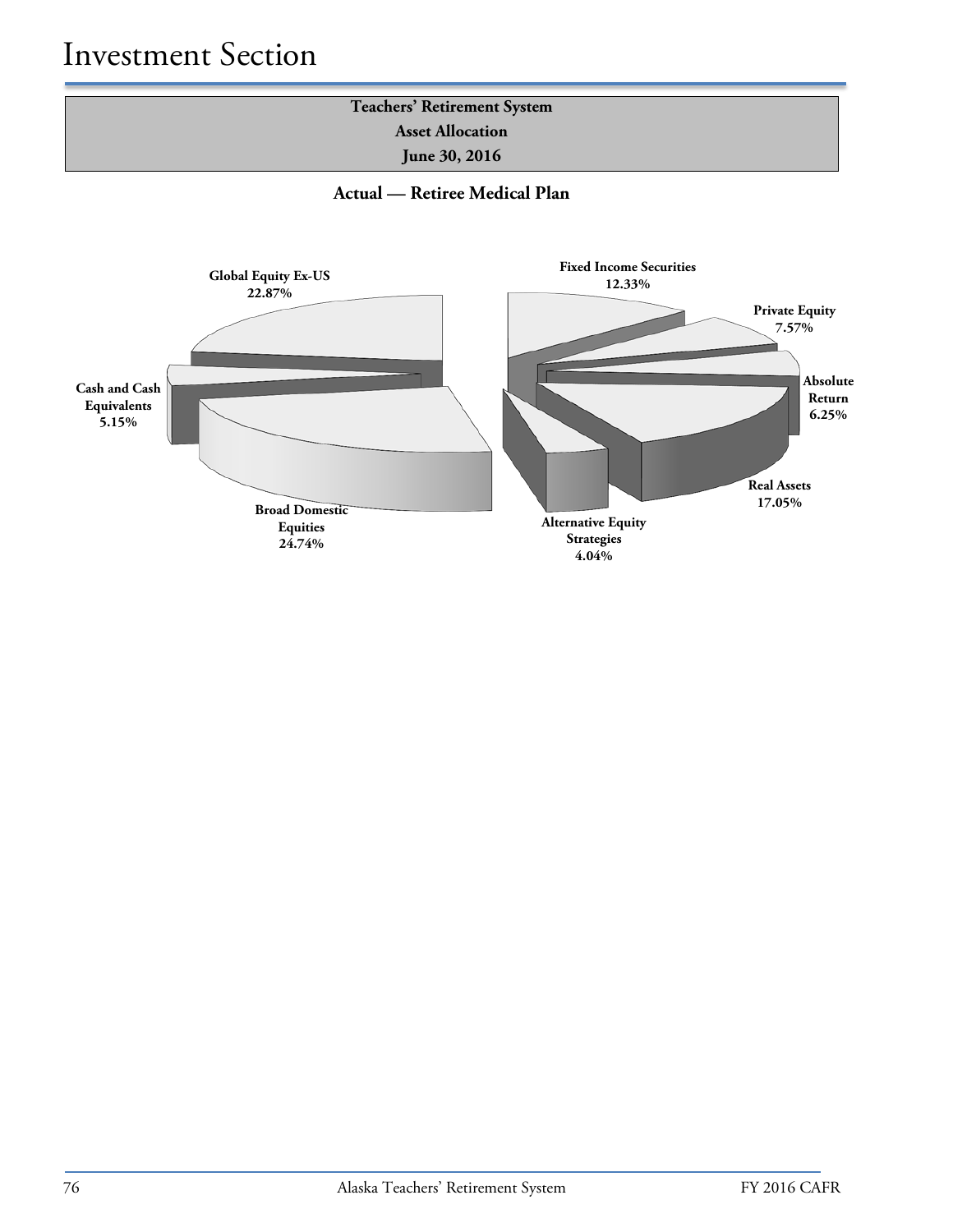# **Alaska Retirement Management Board Top Ten Holdings by Asset Type June 30, 2016**

Invested assets under the fiduciary responsibility of the Alaska Retirement Management Board (ARMB) have been commingled in various investment pools to minimize costs and maximize returns. Treasury Division has created twenty-six different mutual fund-like pools to accomplish the investment asset allocation policies of the ARMB. Using investment pools increases investment efficiency in three ways. First, combining individual funds' cash inflows and outflows to offset each other reduces the amount of cash on hand needed to support daily operations. Second, pooling investments significantly reduces accounting, budgeting, and administrative costs. Finally, the ARMB can achieve economies of scale by making available investment options that could not otherwise be practically provided for smaller retirement funds. Below are the ten largest fixed income and equity holdings.

## **Fixed Income**

| Rank           | <b>Largest Fixed Income Holdings</b> | <b>Fair Value</b> | Par Value    |
|----------------|--------------------------------------|-------------------|--------------|
| $\mathbf{1}$   | US Treasury 1.25% 2/29/2020          | \$51,208,390      | \$50,455,493 |
| 2              | US Treasury 2.125% 5/15/2025         | 30,690,989        | 29,055,485   |
| 3              | US Treasury 2.625% 11/15/2020        | 26,998,073        | 25,198,733   |
| $\overline{4}$ | US Treasury 1.75% 9/30/2019          | 18,504,787        | 17,943,357   |
| 5              | US Treasury 1.5% 5/31/2020           | 17,915,593        | 17,507,990   |
| 6              | US Treasury 0.0% 8/15/2019           | 15,831,874        | 16,230,295   |
| $\mathcal{I}$  | US Treasury 1.625% 7/31/2020         | 15,224,666        | 14,805,378   |
| 8              | US Treasury 1.375% 8/31/2020         | 14,109,288        | 13,855,456   |
| 9              | US Treasury 1.25% 1/31/2020          | 14,084,543        | 13,881,745   |
| 10             | US Treasury 0.875% 12/31/2016        | 11,600,175        | 11,573,464   |

## **Equities**

| Rank | <b>Largest Equity Holdings</b> | <b>Fair Value</b> |
|------|--------------------------------|-------------------|
| 1    | Apple Inc.                     | \$45,534,649      |
| 2    | Microsoft Corp.                | 37,472,601        |
| 3    | Johnson & Johnson              | 32,687,322        |
| 4    | Exxon Mobil Corp.              | 31,824,889        |
| 5    | Verizon Communications Inc.    | 25,950,242        |
| 6    | Pfizer Inc.                    | 25,720,057        |
| 7    | Amazon.com Inc.                | 22,636,900        |
| 8    | Procter & Gamble Co./The       | 22,369,286        |
| 9    | AT&T Inc.                      | 22, 225, 032      |
| 10   | Facebook Inc.                  | 21,917,715        |

Additional investment information may be obtained from the Department of Revenue, Treasury Division, P.O. Box 110405, Juneau, Alaska 99811-0405.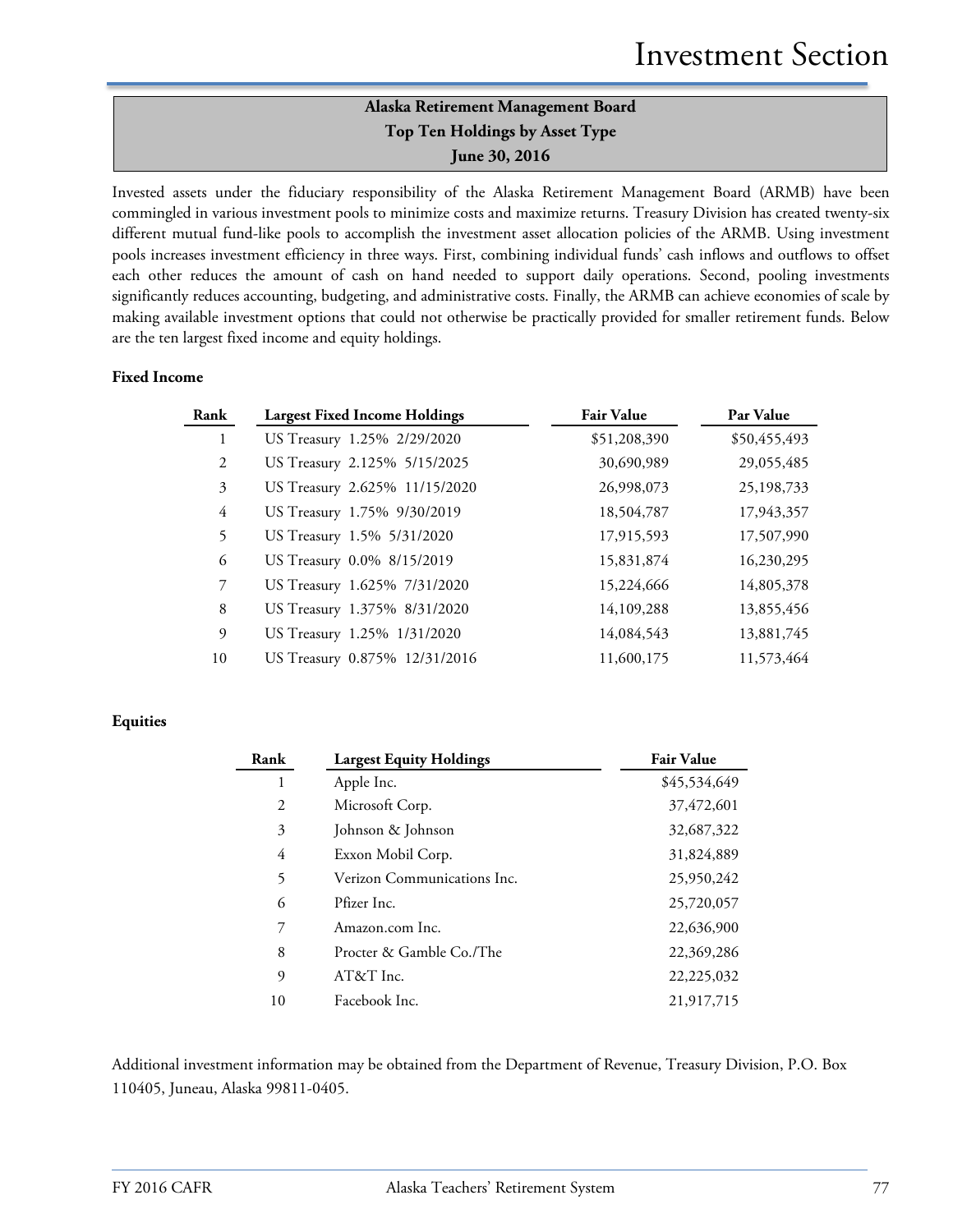# **Teachers' Retirement System Schedule of Investment Management Fees Year Ended June 30, 2016**

|                                                                           | <b>Total Fair Value</b>   | Fees               |
|---------------------------------------------------------------------------|---------------------------|--------------------|
| <b>Fixed Income</b>                                                       |                           |                    |
| <b>Municipal Bond Pool</b>                                                |                           |                    |
| Guggenheim Partners                                                       | \$<br>43,724,297          | \$<br>85,521       |
| Western Asset Management                                                  | 41,921,239                | 91,318             |
| Total Municipal Bond Pool                                                 | 85,645,536                | 176,839            |
| <b>High Yield Pool</b><br>Mackay Shields, LLC                             | 72,936,942                | 515,821            |
| Eaton Vance High Yield                                                    | 69,706,238                | 148,245            |
| Columbia Threadneedle                                                     | 70,296,388                | 105,788            |
| Total High Yield                                                          | 212,939,568               | 769,854            |
| <b>Emerging Debt Pool</b>                                                 |                           |                    |
| **<br>Lazard Emerging Income                                              | 51,593,486                | 515,821            |
| <b>Alternative Fixed Income</b>                                           |                           |                    |
| Pyramis Global Advisors                                                   | 41,078,759                | 141,119            |
| <b>International Fixed Income</b><br>Mondrian Investment Partners         |                           |                    |
| <b>Broad Domestic Equity Pools</b>                                        | 120,413,364               | 479,394            |
| Allianz Global Investors                                                  | 114,216,567               | 346,932            |
| ∗<br>Barrow, Hanley, Mewhinney & Strauss, INC (LC)                        | 109,110,206               | 400,082            |
| $^{\ast}$<br>Barrow, Hanley, Mewhinney & Strauss, INC (SC)                | 27,895,848                | 157,354            |
| ×<br>DePrince, Race & Zollo Inc.-Micro Cap<br>×                           | 25,342,197                | 243,903            |
| Fidelity (FIAM) Small Company<br>$\ast$                                   | 65,566,612                | 96,511             |
| Frontier Capital Management<br>×<br>Jennison Associates LLC               | 59,574,529<br>27,489,819  | 250,859<br>229,941 |
| ×<br>Lazard Asset Management                                              | 115,964,759               | 306,756            |
| Lord Abbett & Co. (Micro)                                                 | 24,964,294                | 259,718            |
| ×<br>Lord Abbett & Co. (SC)                                               | 23,559,160                | 190,343            |
| $\ast$<br>Luther King Cap. Management                                     | 26,061,515                | 145,520            |
| McKinley Capital                                                          | 111,787,430               | 388,827            |
| Quantitative Management Associates<br>SSgA Future Small Cap               | 107,078,335<br>3,766,146  | 299,781<br>3,685   |
| $\ast$<br>SSgA Futures Large Cap                                          | 4,925,101                 | 4,731              |
| ×<br>SSgA Russell 1000 Growth                                             | 342,864,314               | 40,473             |
| SSgA Russell 1000 Value                                                   | 314,650,281               | 42,943             |
| SSgA Russell 200                                                          | 267, 631, 718             | 28,456             |
| SSgA Russell 2000 Growth                                                  | 5,834,916                 | 2,950              |
| SSgA Russell 2000 Value<br>×<br>SSgA Volatility - Russell 1000            | 10,249,243<br>28,813,997  | 5,399<br>26,434    |
| SSgA Volatility - Russell 2000                                            | 19,254,112                | 20,027             |
| Sycamore Capital Management                                               | 32,522,849                | 255,864            |
| Zebra Capital Management                                                  | 23,952,456                | 135,159            |
| <b>Total Domestic Equities</b>                                            | 1,893,076,404             | 3,882,648          |
| <b>Global Equity Ex-U.S.</b>                                              |                           |                    |
| Allianz Global Investors<br>×                                             | 80,505,000<br>95,843,869  | 401,185<br>402,473 |
| Arrow Street Capital<br>Baillie Gifford Overseas Limited                  | 119,738,208               | 463,676            |
| Blackrock ACWI Ex-US IMI                                                  | 250,166,716               | 114,083            |
| $\ast$<br><b>Brandes Investment Partners</b>                              | 216,825,675               | 1,069,982          |
| Capital Guardian Trust Co.                                                | 220,482,771               | 864,908            |
| Lazard Freres                                                             | 111,635,996               | 214,484            |
| McKinley Capital Mgmt.<br>Mondrian Investment Partners                    | 159,169,023<br>50,344,892 | 779,982<br>366,255 |
| Schroder Investment Management                                            | 51,909,956                | 423,761            |
| State Street Global Advisors                                              | 251,276,420               | 153,109            |
| <b>Total International Equities</b>                                       | 1,607,898,526             | 5,253,898          |
| <b>Alternative Equity Strategies</b>                                      |                           |                    |
| <b>Alternative Equity Pool</b>                                            |                           |                    |
| Analytic SSgA Account<br>ж                                                | 99,553,696<br>65,750,251  | 130,728            |
| Quantitative Management Associates MPS<br>**<br>Relational Investors, LLC | 355,164                   | 162,860            |
| Total Alternative Equity                                                  | 165,659,111               | 293,588            |
| <b>Convertible Bond Pool</b>                                              |                           |                    |
| Advent Capital                                                            | 64,687,200                | 386,174            |
| <b>Private Equity Pool</b>                                                |                           |                    |
| Abbott Capital Management<br>**                                           | 252,929,256               | 658,886            |
| Angelo Gordon & Co.<br>**<br>BlumCapital Partners-Strategic               | 1,157,442                 | 27,684<br>4,640    |
| **<br><b>Glendon Opportunities</b>                                        | 7,530,389                 | 143,453            |
| **<br>Lexington Partners                                                  | 16,233,423                | 471,777            |
| **<br>Merit Capital Partners                                              | 6,046,069                 | 50,795             |
| **<br>Neuberger Berman Secondary Opportunities                            | 7,113,330                 | 205,382            |
| **<br>New Mountain Partners<br>**                                         | 4,136,672                 | 111,515            |
| NGP XI<br>**<br><b>Onex Partners</b>                                      | 3,192,294<br>6,860,346    | 200,638<br>33,415  |
| Pathway Capital Management                                                | 269,215,213               | 850,952            |
| **<br>Resolute                                                            | 2,486,012                 | 850,952            |
| **<br>Warburg Pincus                                                      | 15,785,514                | 230,064            |
| <b>Total Private Equities</b>                                             | 592,685,960               | 3,840,153          |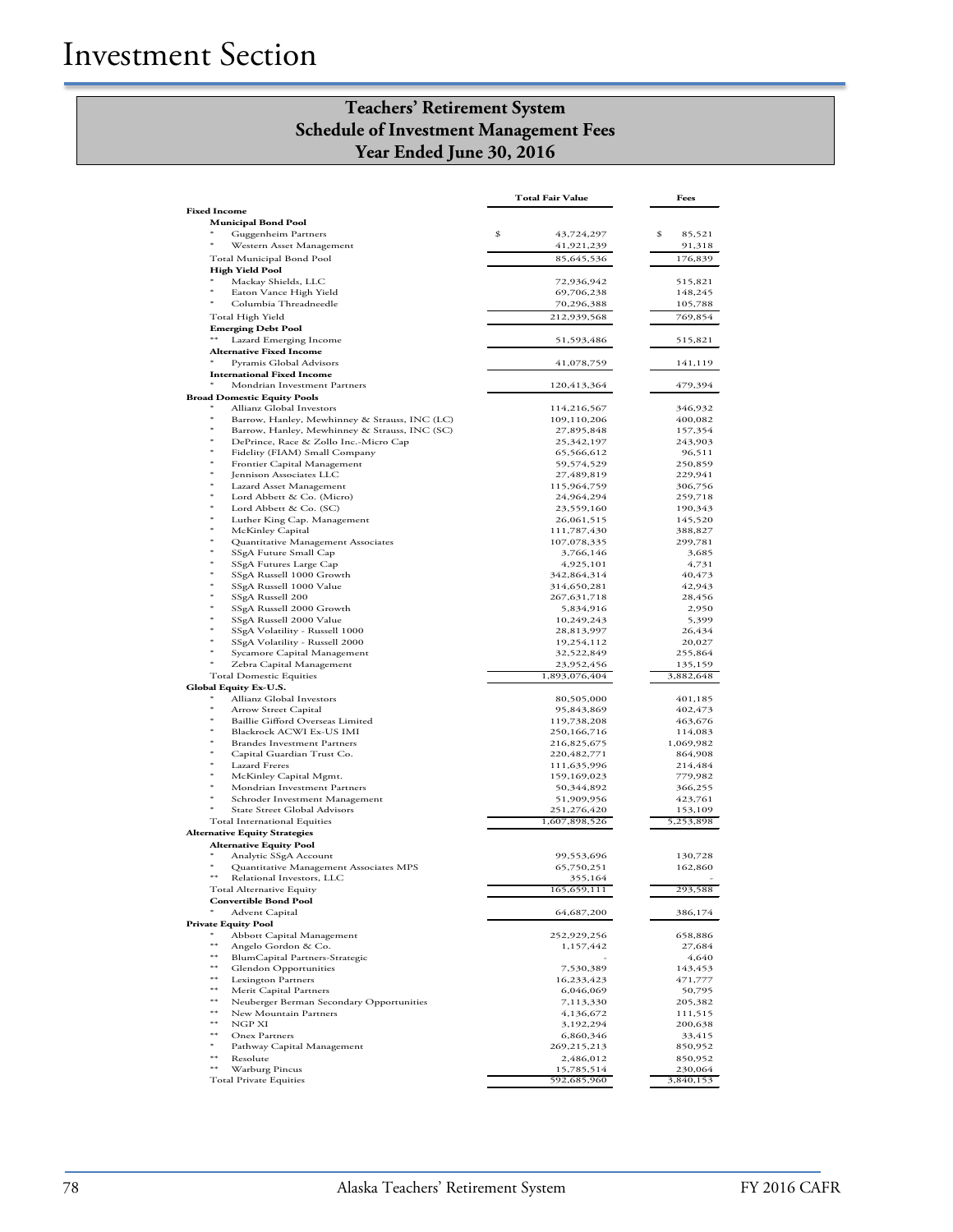# **Teachers' Retirement System Schedule of Investment Management Fees (cont.) Year Ended June 30, 2016**

|                    |                                                            | <b>Total Fair Value</b>         | Fees                       |
|--------------------|------------------------------------------------------------|---------------------------------|----------------------------|
| $**$               | <b>Absolute Return Pool</b>                                |                                 |                            |
| $**$               | Allianz Global Investors<br>Crestline Investors Inc.       | \$<br>75,838,271<br>116,366,309 | \$<br>4,656,477<br>721,642 |
| $**$               | Global Asset Management                                    | 99,514,093                      | 820,248                    |
| $**$               | Prisma Capital Partners                                    | 135,002,981                     | 997,901                    |
| $**$               | Crestline Specialty                                        | 6,315,319                       | 172,521                    |
| $***$              | <b>KKR Apex Equity</b>                                     | 32,104,043                      | 358,562                    |
| $***$              | Zebra Global Equity                                        | 23,020,359                      | 10,512                     |
| $**$               | Zebra Global Equity Advantage                              | 9,853,959                       | 3,630                      |
|                    | Total Absolute Return                                      | 498,015,334                     | 7,741,493                  |
| <b>Real Assets</b> |                                                            |                                 |                            |
|                    | <b>Real Estate Pool</b>                                    |                                 |                            |
| $***$              | Almanac Realty Securities IV                               | 17,904                          | 24                         |
| $**$               | Almanac Realty Securities V                                | 2,866,780                       | 56,499                     |
| $***$              | Almanac Realty Securities VII                              | 3,994,709                       | 171,193                    |
| $***$<br>$**$      | <b>BlackRock Diamond</b>                                   | 1,029,102                       | 48,536                     |
| $**$               | Colony Investors VIII, L.P.                                | 4,345,983                       | 128,321                    |
| $**$               | Cornerstone Apartment Venture III<br>Coventry              | 15,446<br>658,201               | 88,427                     |
| $**$               | Clarion Development Venture III                            | 2,944,669                       | 11,530                     |
| $***$              | Clarion Development Venture 4                              | 13,834,307                      | 35,885                     |
| $***$              | JPM Strategic                                              | 88,722,452                      | 748,464                    |
| $**$               | KKR                                                        | 14,523,133                      | 185,534                    |
| $**$               | LaSalle Separate                                           | 69,647,370                      | 327,352                    |
| $**$               | LaSalle Medical Office Fund II                             | 65,857                          | 6,234                      |
| $**$               | Lowe Hospitality                                           | 312,762                         | 2,825                      |
| $***$              | Sentinel Separate                                          | 70,796,594                      | 369,305                    |
| $***$              | Silverpeak Real Estate Partners II                         | 5,005,705                       | 236,118                    |
| $**$               | Silverpeak Real Estate Partners III                        | 2,323,052                       | 26,659                     |
| $**$<br>$**$       | Tishman Speyer Fund VI                                     | 11,987,474                      | 66,385                     |
| $**$               | Tishman Speyer Fund VII                                    | 2,488,488                       | 36,230                     |
| $**$               | <b>UBS</b> Consolidated<br><b>UBS</b> Separate             | 31,041,647                      | 323,004                    |
|                    | <b>Total Real Estate</b>                                   | 154,079,971<br>480,701,606      | 707,291<br>3,575,816       |
|                    | <b>Infrastructure Public Pool</b>                          |                                 |                            |
|                    | Brookfield Investment Management                           | 31,952,656                      | 238,892                    |
|                    | Lazard Asset Management                                    | 36,042,779                      | 258,099                    |
|                    | Total Infrastructure Public Pool                           | 67,995,435                      | 496,991                    |
|                    | <b>Infrastructure Private Pool</b>                         |                                 |                            |
|                    | IFM Global Infrastructure Fund                             |                                 |                            |
|                    | <b>Master Limited Partnerships Pool</b>                    |                                 |                            |
|                    | Advisory Research Inc                                      | 74,731,055                      | 323,133                    |
|                    | Tortoise MLP                                               | 85,219,807                      | 466,298                    |
|                    | Total Master Limited Partnerships Pool                     | 159,950,862                     | 789,431                    |
|                    | <b>Energy Pool</b>                                         |                                 |                            |
| $***$<br>$***$     | EIG Energy Fund XV                                         | 10,582,242                      | 129,687                    |
| $***$              | EIG Energy Fund XD                                         | 1,264,644                       | 23,108                     |
| $**$               | EIG Energy Fund XIV-A<br>EIG Energy Fund XVI               | 3,479,725<br>8,181,069          | 206,628<br>198,204         |
|                    | Total Energy Pool                                          | 23,507,680                      | 557,627                    |
|                    | <b>Farmland Pool</b>                                       |                                 |                            |
| $**$               | Hancock Agriculture Investment Group                       | 177,625,774                     | 671,642                    |
| $^{**}$            | <b>UBS</b> Agrivest                                        | 87,686,907                      | 1,434,829                  |
|                    | Total Farmland                                             | 265,312,681                     | 2,106,471                  |
|                    | <b>Timber Pool</b>                                         |                                 |                            |
| $**$               | Hancock Natural Resource Group                             | 32,169,160                      | 221,399                    |
| $**$               | Timberland Investment Resources                            | 91,571,049                      | 758,810                    |
|                    | Total Timber Pool                                          | 123,740,209                     | 980,209                    |
|                    | Custodian                                                  |                                 |                            |
| $*$                | <b>State Street Bank</b>                                   |                                 | 373,484                    |
|                    | <b>Investment Advisory</b>                                 |                                 |                            |
|                    | Callan Associates                                          |                                 | 74,329                     |
|                    | <b>Investment Advisory Council</b>                         |                                 | 27,627                     |
|                    | Townsend Group                                             |                                 | 33,200                     |
|                    | Total Investment Advisory<br><b>Investment Performance</b> |                                 | 135,156                    |
|                    | Callan Associates                                          |                                 | 89,733                     |
|                    | <b>Total External Management Fees</b>                      |                                 | \$<br>32,585,899           |
|                    |                                                            |                                 |                            |

\*These fees are paid through the Integrated Resource Information System (IRIS)

\*\*These fees are deducted from earnings by the fund manager and are not directly recorded in IRIS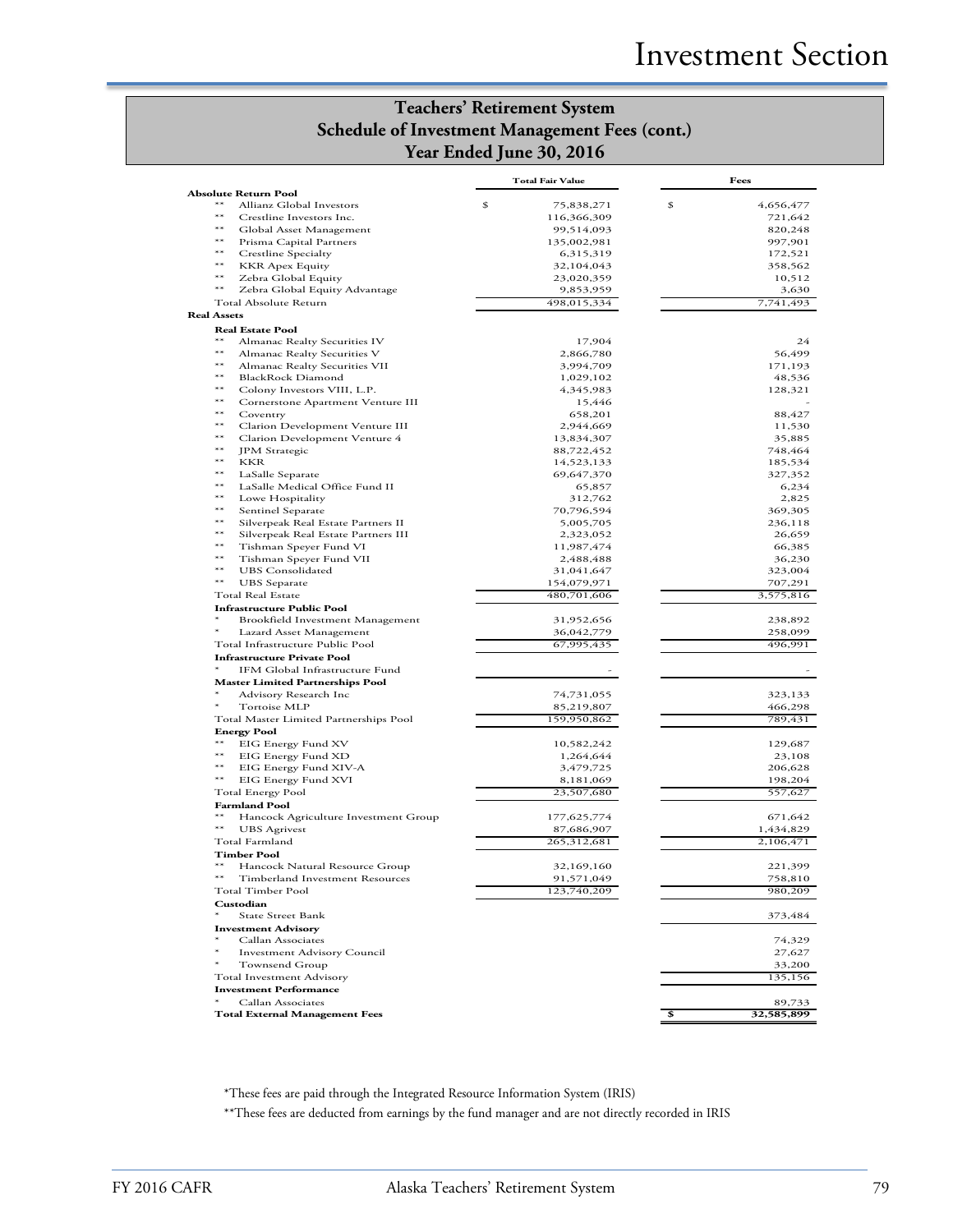|                                              | Defined Benefit - Pension |         |                     |         |  |  |
|----------------------------------------------|---------------------------|---------|---------------------|---------|--|--|
|                                              | <b>Asset Allocation</b>   |         | % of Total          |         |  |  |
| <b>Investments</b> (at Fair Value)           | Policy                    | Range   | <b>Fair Value</b>   | Assets  |  |  |
| <b>Cash and Cash Equivalents</b>             |                           |         |                     |         |  |  |
| Short-term Fixed Income Pool                 | 3.00%                     | $± 3\%$ | \$<br>37,839,246    |         |  |  |
| Total Cash and Cash Equivalents              |                           |         | 37,839,246          | 0.77%   |  |  |
| <b>Fixed Income Securities</b>               |                           |         |                     |         |  |  |
| U.S. Treasury Fixed Income Pool              |                           |         | 227,540,898         |         |  |  |
| Taxable Municipal Bond Pool                  |                           |         | 55,950,538          |         |  |  |
| Tactical Fixed Income                        |                           |         | 33,087,645          |         |  |  |
| High Yield Pool                              |                           |         | 173,938,860         |         |  |  |
| International Fixed Income Pool              |                           |         | 78,663,673          |         |  |  |
| Emerging Debt Pool                           |                           |         | 33,705,006          |         |  |  |
| Total Fixed Income Securities                | 12.00%                    | $± 5\%$ | 602,886,620         | 12.20%  |  |  |
| <b>Broad Domestic Equity</b>                 |                           |         |                     |         |  |  |
| Large Cap Pool                               |                           |         | 1,062,684,060       |         |  |  |
| Small Cap Pool                               |                           |         | 226,056,987         |         |  |  |
| Total Broad Domestic Equity                  | 26.00%                    | ± 6%    | 1,288,741,047       | 26.09%  |  |  |
| Global Equity Ex-U.S.                        |                           |         |                     |         |  |  |
| International Equity Pool                    |                           |         | 983,607,295         |         |  |  |
| International Equity Small Cap Pool          |                           |         | 66,801,072          |         |  |  |
| Emerging Markets Equity Pool                 |                           |         | 141,354,601         |         |  |  |
| Total Global Equity Ex-U.S.                  | 25.00%                    | $±4\%$  | 1,191,762,968       | 24.12%  |  |  |
| <b>Alternative Equity Strategies</b>         |                           |         |                     |         |  |  |
| Alternative Equity Strategies                |                           |         | 168,090,880         |         |  |  |
| Convertible Bond Pool                        |                           |         | 42,258,871          |         |  |  |
| Total Alternative Equities                   | 3.00%                     | $± 2\%$ | 210,349,751         | 4.26%   |  |  |
| <b>Private Equity</b>                        |                           |         |                     |         |  |  |
| Private Equity Pool                          |                           |         | 394,247,440         |         |  |  |
| Total Private Equity                         | 9.00%                     | $± 5\%$ | 394,247,440         | 7.98%   |  |  |
| <b>Absolute Return</b>                       |                           |         |                     |         |  |  |
| Absolute Return Pool                         |                           |         | 325,343,583         |         |  |  |
| Total Absolute Return                        | 5.00%                     | $±4\%$  | 325, 343, 583       | 6.59%   |  |  |
| <b>Real Assets</b>                           |                           |         |                     |         |  |  |
| Real Estate Pool                             |                           |         | 314,199,619         |         |  |  |
| Real Estate Investment Trust Pool            |                           |         | 75,450,436          |         |  |  |
| Infrastructure Private Pool                  |                           |         | 68,611,138          |         |  |  |
| Infrastructure Public Pool                   |                           |         | 44,420,077          |         |  |  |
| Master Limited Partnership Pool              |                           |         | 104,492,743         |         |  |  |
| Energy Pool                                  |                           |         | 15,357,104          |         |  |  |
| Farmland Pool                                |                           |         | 173,323,541         |         |  |  |
| Timber Pool                                  |                           |         | 80,837,036          |         |  |  |
| Treasury Inflation Protected Securities Pool |                           |         | 11,922,622          |         |  |  |
| Total Real Assets                            | 17.00%                    | $± 8\%$ | 888,614,316         | 17.99%  |  |  |
| <b>Total Invested Assets</b>                 | 100.00%                   |         | 4,939,784,971<br>\$ | 100.00% |  |  |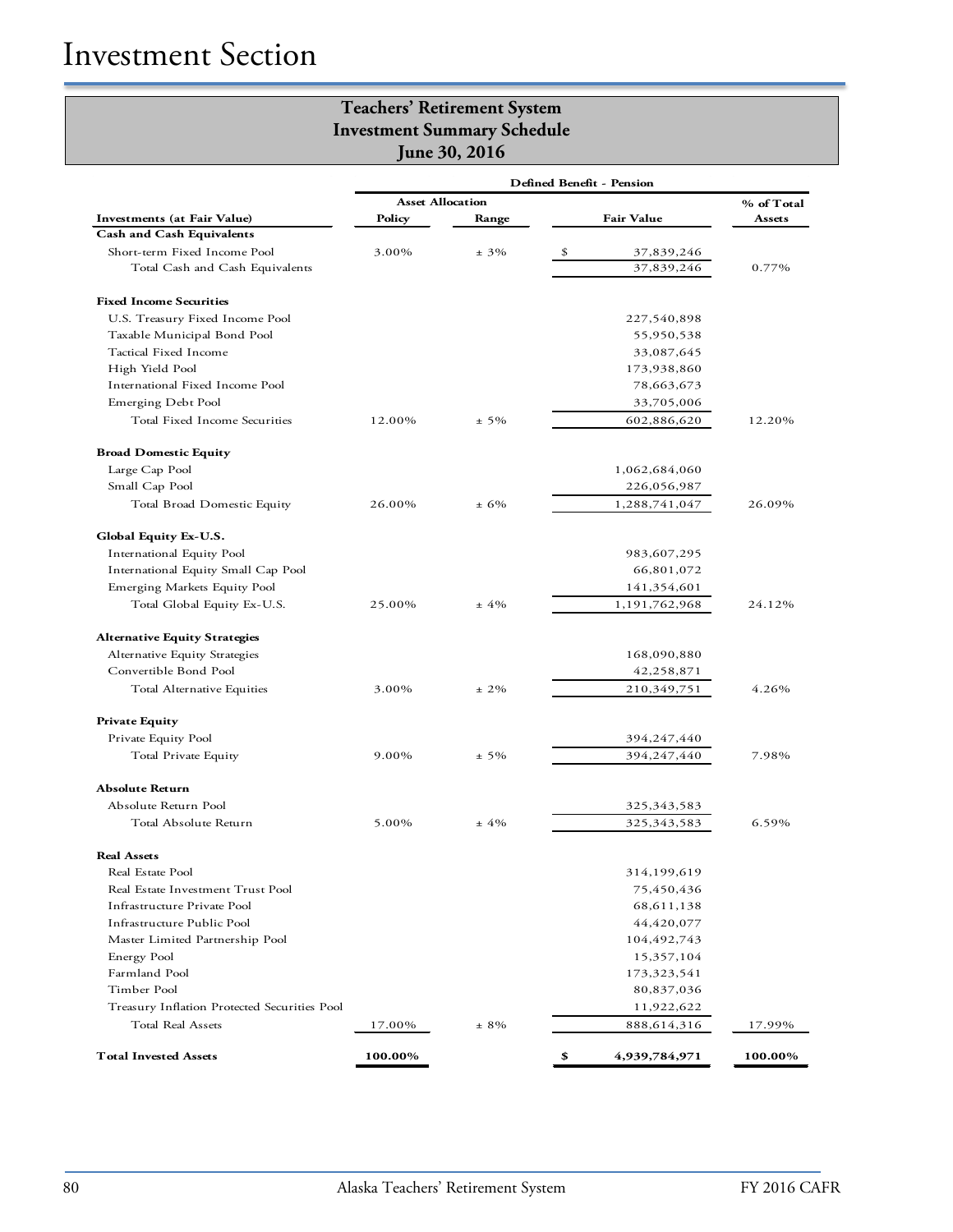|                                                  | <b>Defined Contribution - Participant Directed</b> |                         |    |                   |            |  |
|--------------------------------------------------|----------------------------------------------------|-------------------------|----|-------------------|------------|--|
|                                                  |                                                    | <b>Asset Allocation</b> |    |                   | % of Total |  |
| <b>Investments</b> (at Fair Value)               | Policy                                             | e                       |    | <b>Fair Value</b> | Assets     |  |
| <b>Cash and Cash Equivalents</b>                 |                                                    |                         |    |                   |            |  |
| Short-term Fixed Income Pool                     | 100.00%                                            | 0%                      | \$ | 5,947,279         |            |  |
| Total Cash and Cash Equivalents                  |                                                    |                         |    | 5,947,279         | 2.04%      |  |
| Pooled Investment Funds (1)                      |                                                    |                         |    |                   |            |  |
| T. Rowe Price                                    |                                                    |                         |    |                   |            |  |
| Target 2010 Trust                                |                                                    |                         |    | 475,112           |            |  |
| Target 2015 Trust                                |                                                    |                         |    | 2,582,717         |            |  |
| Target 2020 Trust                                |                                                    |                         |    | 6,440,663         |            |  |
| Target 2025 Trust                                |                                                    |                         |    | 10,143,152        |            |  |
| Target 2030 Trust                                |                                                    |                         |    | 11,073,963        |            |  |
| Target 2035 Trust                                |                                                    |                         |    | 16,745,608        |            |  |
| Target 2040 Trust                                |                                                    |                         |    | 17,786,397        |            |  |
| Target 2045 Trust                                |                                                    |                         |    | 28,505,483        |            |  |
| Target 2050 Trust                                |                                                    |                         |    | 39,777,702        |            |  |
| Target 2055 Trust                                |                                                    |                         |    | 12,906,253        |            |  |
| Target 2060 Trust                                |                                                    |                         |    | 8,591             |            |  |
| Alaska Balanced Fund                             |                                                    |                         |    | 7,265,547         |            |  |
| Long-Term Balanced Fund                          |                                                    |                         |    | 5,333,740         |            |  |
| Total Pooled Investment Funds                    |                                                    |                         |    | 159,044,928       | 54.45%     |  |
| Collective Investment Funds (1)                  |                                                    |                         |    |                   |            |  |
| State Street Global Advisors                     |                                                    |                         |    |                   |            |  |
| Money Market Fund                                |                                                    |                         |    | 229,809           |            |  |
| Alaska Money Market                              |                                                    |                         |    | 2,908,505         |            |  |
| S&P Stock Index Fund                             |                                                    |                         |    | 19,171,966        |            |  |
| Russell 3000 Index                               |                                                    |                         |    | 17,299,299        |            |  |
| Real Estate Investment Trust Index               |                                                    |                         |    | 6,342,384         |            |  |
| World Equity Ex-U.S. Index                       |                                                    |                         |    | 15,813,052        |            |  |
| Long U.S. Treasury Bond Index                    |                                                    |                         |    | 295,971           |            |  |
| I reasury Innation Protected Securities          |                                                    |                         |    | 3,735,484         |            |  |
| $T = 1$ .<br>World Government Bond Ex-U.S. Index |                                                    |                         |    | 2,338,771         |            |  |
| Global Balanced Fund                             |                                                    |                         |    | 3,553,582         |            |  |
| <b>Barclays</b>                                  |                                                    |                         |    |                   |            |  |
| Daily Government/Corporate Dond                  |                                                    |                         |    | 14,318,207        |            |  |
| $E$ $\sim$ $\lambda$<br>Intermediate Bond Fund   |                                                    |                         |    | 4,244,260         |            |  |
| Brandes Institutional                            |                                                    |                         |    |                   |            |  |
| Alaska International Equity Fund                 |                                                    |                         |    | 10,542,386        |            |  |
|                                                  |                                                    |                         |    |                   |            |  |
| <b>RCM</b><br>Socially Responsible Fund          |                                                    |                         |    |                   |            |  |
|                                                  |                                                    |                         |    | 1,237,948         |            |  |
| T. Rowe Price                                    |                                                    |                         |    |                   |            |  |
| Small-Cap Fund                                   |                                                    |                         |    | 25,035,751        |            |  |
| Total Collective Investment Funds                |                                                    |                         |    | 127,067,375       | 43.51%     |  |
| <b>Total Invested Assets</b>                     |                                                    |                         | Ş, | 292,059,582       | 100.00%    |  |

(1) Pooled Investment Funds and Collective Investment Funds are participant directed and therefore are not subject to an asset allocation.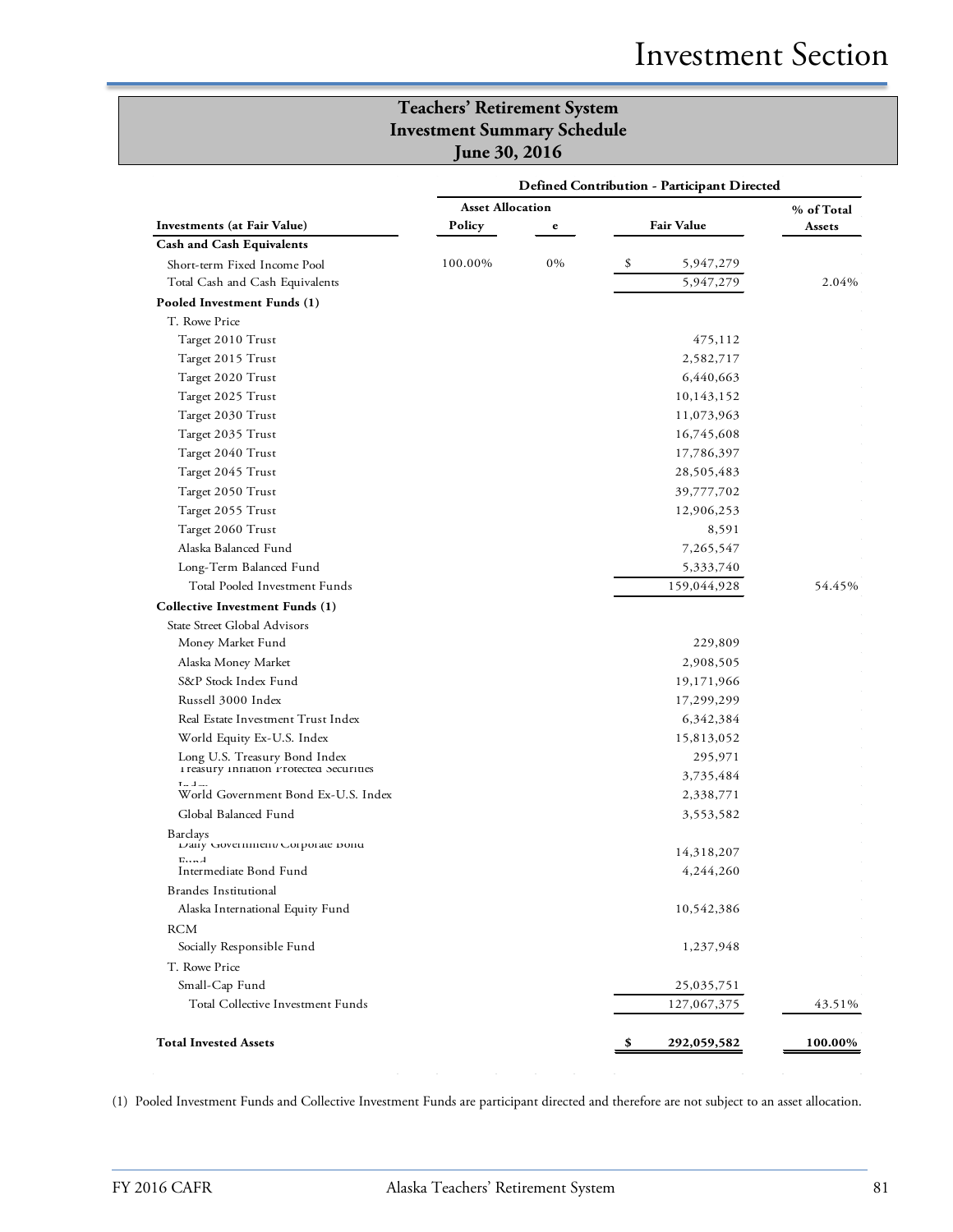**June 30, 2016**

|                                              |         |                         | Defined Benefit - Alaska Retiree Health Care Trust |            |
|----------------------------------------------|---------|-------------------------|----------------------------------------------------|------------|
|                                              |         | <b>Asset Allocation</b> |                                                    | % of Total |
| Investments (at Fair Value)                  | Policy  | Range                   | <b>Fair Value</b>                                  | Assets     |
| <b>Cash and Cash Equivalents</b>             |         |                         |                                                    |            |
| Short-term Fixed Income Pool                 | 3.00%   | $± 3\%$                 | \$<br>24,702,583                                   |            |
| Total Cash and Cash Equivalents              |         |                         | 24,702,583                                         | 0.97%      |
| <b>Fixed Income Securities</b>               |         |                         |                                                    |            |
| U.S. Treasury Fixed Income Pool              |         |                         | 116,519,370                                        |            |
| Taxable Municipal Bond Pool                  |         |                         | 28,651,207                                         |            |
| Tactical Fixed Income                        |         |                         | 19,815,879                                         |            |
| High Yield Pool                              |         |                         | 89,070,783                                         |            |
| International Fixed Income Pool              |         |                         | 40,282,171                                         |            |
| Emerging Debt Pool                           |         |                         | 17,259,692                                         |            |
| Total Fixed Income Securities                | 12.00%  | $± 5\%$                 | 311,599,102                                        | 12.28%     |
| <b>Broad Domestic Equity</b>                 |         |                         |                                                    |            |
| Large Cap Pool                               |         |                         | 544,180,304                                        |            |
| Small Cap Pool                               |         |                         | 115,759,485                                        |            |
| Total Broad Domestic Equity                  | 26.00%  | $± 6\%$                 | 659,939,789                                        | 26.01%     |
| <b>Global Equity Ex-U.S.</b>                 |         |                         |                                                    |            |
| International Equity Pool                    |         |                         | 503,686,594                                        |            |
| International Equity Small Cap Pool          |         |                         | 34,207,560                                         |            |
| Emerging Markets Equity Pool                 |         |                         | 72,385,004                                         |            |
| Total Global Equity Ex-U.S.                  | 25.00%  | $±4\%$                  | 610,279,158                                        | 24.05%     |
| <b>Alternative Equity Strategies</b>         |         |                         |                                                    |            |
| Alternative Equity Strategies                |         |                         | 86,076,144                                         |            |
| Convertible Bond Pool                        |         |                         | 21,639,964                                         |            |
| Total Alternative Equities                   | 3.00%   | $± 2\%$                 | 107,716,108                                        | 4.24%      |
| <b>Private Equity</b>                        |         |                         |                                                    |            |
| Private Equity Pool                          |         |                         | 201,886,619                                        |            |
| Total Private Equity                         | 9.00%   | $± 5\%$                 | 201,886,619                                        | 7.96%      |
| <b>Absolute Return</b>                       |         |                         |                                                    |            |
| Absolute Return Pool                         |         |                         | 166,602,264                                        |            |
| Total Absolute Return                        | 5.00%   | $±4\%$                  | 166,602,264                                        | 6.57%      |
| <b>Real Assets</b>                           |         |                         |                                                    |            |
| Real Estate Pool                             |         |                         | 160,649,375                                        |            |
| Real Estate Investment Trust Pool            |         |                         | 38,636,732                                         |            |
| Infrastructure Private Pool                  |         |                         | 35,134,459                                         |            |
| Infrastructure Public Pool                   |         |                         | 22,746,675                                         |            |
| Master Limited Partnership Pool              |         |                         | 53,508,746                                         |            |
| Energy Pool                                  |         |                         | 7,864,081                                          |            |
| Farmland Pool                                |         |                         | 88,755,690                                         |            |
| Timber Pool                                  |         |                         | 41,395,108                                         |            |
| Treasury Inflation Protected Securities Pool |         |                         | 6,105,348                                          |            |
| Total Real Assets                            | 17.00%  | $± 8\%$                 | 454,796,214                                        | 17.92%     |
| <b>Total Invested Assets</b>                 | 100.00% |                         | \$<br>2,537,521,837                                | 100.00%    |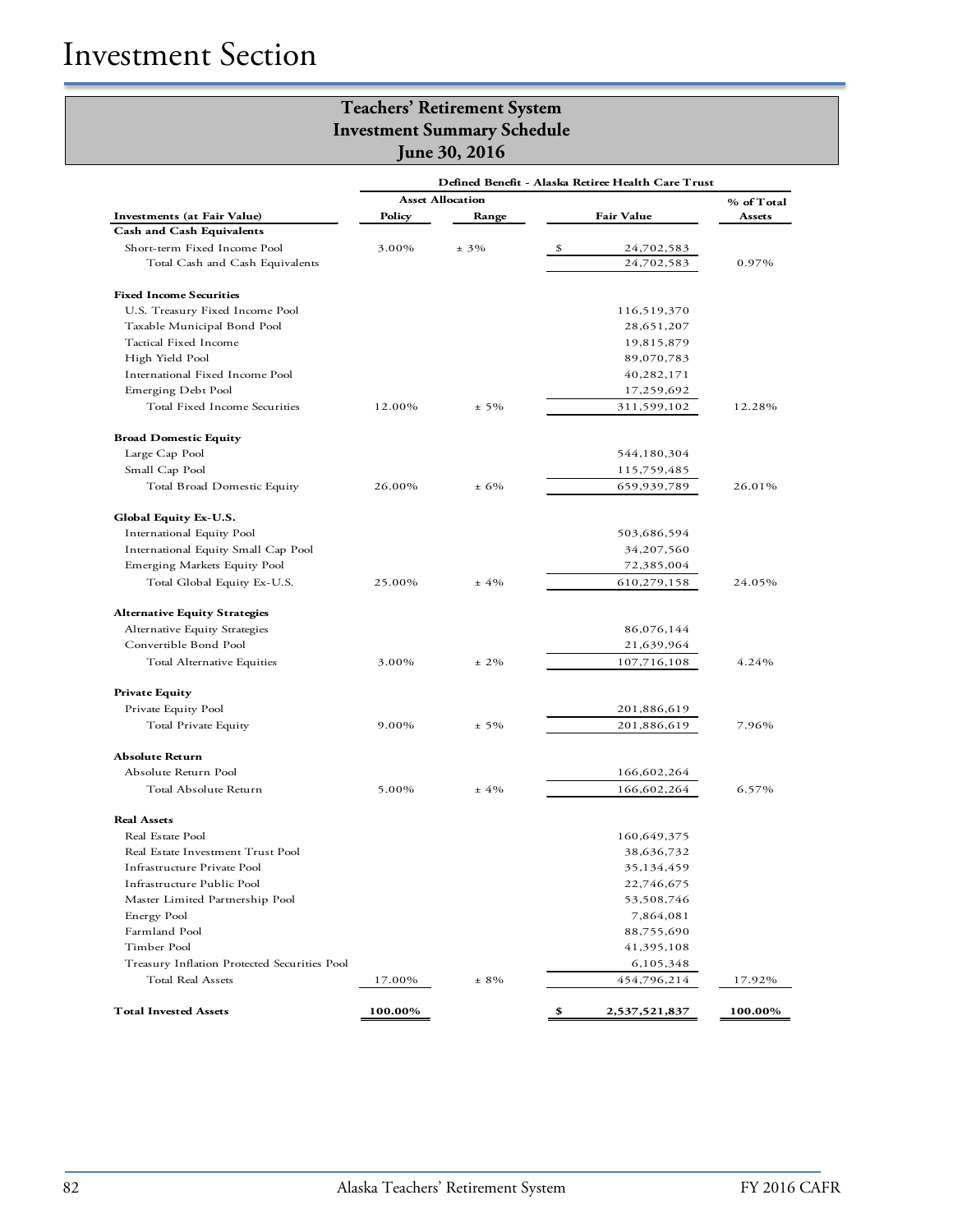|                                              | Health Reimbursement Arrangement |            |                   |         |  |
|----------------------------------------------|----------------------------------|------------|-------------------|---------|--|
|                                              | <b>Asset Allocation</b>          | % of Total |                   |         |  |
| Investments (at Fair Value)                  | Policy                           | Range      | <b>Fair Value</b> | Assets  |  |
| <b>Cash and Cash Equivalents</b>             |                                  |            |                   |         |  |
| Short-term Fixed Income Pool                 | 3.00%                            | $± 3\%$    | \$<br>2,003,508   |         |  |
| Total Cash and Cash Equivalents              |                                  |            | 2,003,508         | 2.93%   |  |
| <b>Fixed Income Securities</b>               |                                  |            |                   |         |  |
| U.S. Treasury Fixed Income Pool              |                                  |            | 3,069,316         |         |  |
| Taxable Municipal Bond Pool                  |                                  |            | 754,721           |         |  |
| Tactical Fixed Income                        |                                  |            | 687,381           |         |  |
| High Yield Pool                              |                                  |            | 2,346,274         |         |  |
| International Fixed Income Pool              |                                  |            | 1,061,100         |         |  |
| Emerging Debt Pool                           |                                  |            | 454,650           |         |  |
| Total Fixed Income Securities                | 12.00%                           | $± 5\%$    | 8,373,442         | 12.25%  |  |
| <b>Broad Domestic Equity</b>                 |                                  |            |                   |         |  |
| Large Cap Pool                               |                                  |            | 14,334,623        |         |  |
| Small Cap Pool                               |                                  |            | 3,049,300         |         |  |
| Total Broad Domestic Equity                  | 26.00%                           | $+6%$      | 17,383,923        | 25.43%  |  |
|                                              |                                  |            |                   |         |  |
| <b>Global Equity Ex-U.S.</b>                 |                                  |            |                   |         |  |
| International Equity Pool                    |                                  |            | 13,267,951        |         |  |
| International Equity Small Cap Pool          |                                  |            | 901,084           |         |  |
| Emerging Markets Equity Pool                 |                                  |            | 1,906,742         |         |  |
| Total Global Equity Ex-U.S.                  | 25.00%                           | $±4\%$     | 16,075,777        | 23.52%  |  |
| <b>Alternative Equity Strategies</b>         |                                  |            |                   |         |  |
| Alternative Equity Strategies                |                                  |            | 2,267,390         |         |  |
| Convertible Bond Pool                        |                                  |            | 570,033           |         |  |
| Total Alternative Equities                   | 3.00%                            | $± 2\%$    | 2,837,423         | 4.15%   |  |
| <b>Private Equity</b>                        |                                  |            |                   |         |  |
| Private Equity Pool                          |                                  |            | 5,318,033         |         |  |
| Total Private Equity                         | 9.00%                            | $± 5\%$    | 5,318,033         | 7.78%   |  |
| <b>Absolute Return</b>                       |                                  |            |                   |         |  |
| Absolute Return Pool                         |                                  |            | 4,388,583         |         |  |
| Total Absolute Return                        | 5.00%                            | $± 4\%$    | 4,388,583         | 6.42%   |  |
| <b>Real Assets</b>                           |                                  |            |                   |         |  |
| Real Estate Pool                             |                                  |            | 4,231,775         |         |  |
| Real Estate Investment Trust Pool            |                                  |            | 1,017,756         |         |  |
| Infrastructure Private Pool                  |                                  |            | 925,500           |         |  |
| Infrastructure Public Pool                   |                                  |            | 599,185           |         |  |
| Master Limited Partnership Pool              |                                  |            | 1,409,510         |         |  |
| Energy Pool                                  |                                  |            | 207,153           |         |  |
| Farmland Pool                                |                                  |            | 2,337,974         |         |  |
| Timber Pool                                  |                                  |            | 1,090,417         |         |  |
| Treasury Inflation Protected Securities Pool |                                  |            | 160,825           |         |  |
| Total Real Assets                            | 17.00%                           | $± 8\%$    | 11,980,095        | 17.52%  |  |
| <b>Total Invested Assets</b>                 | 100.00%                          |            | \$<br>68,360,784  | 100.00% |  |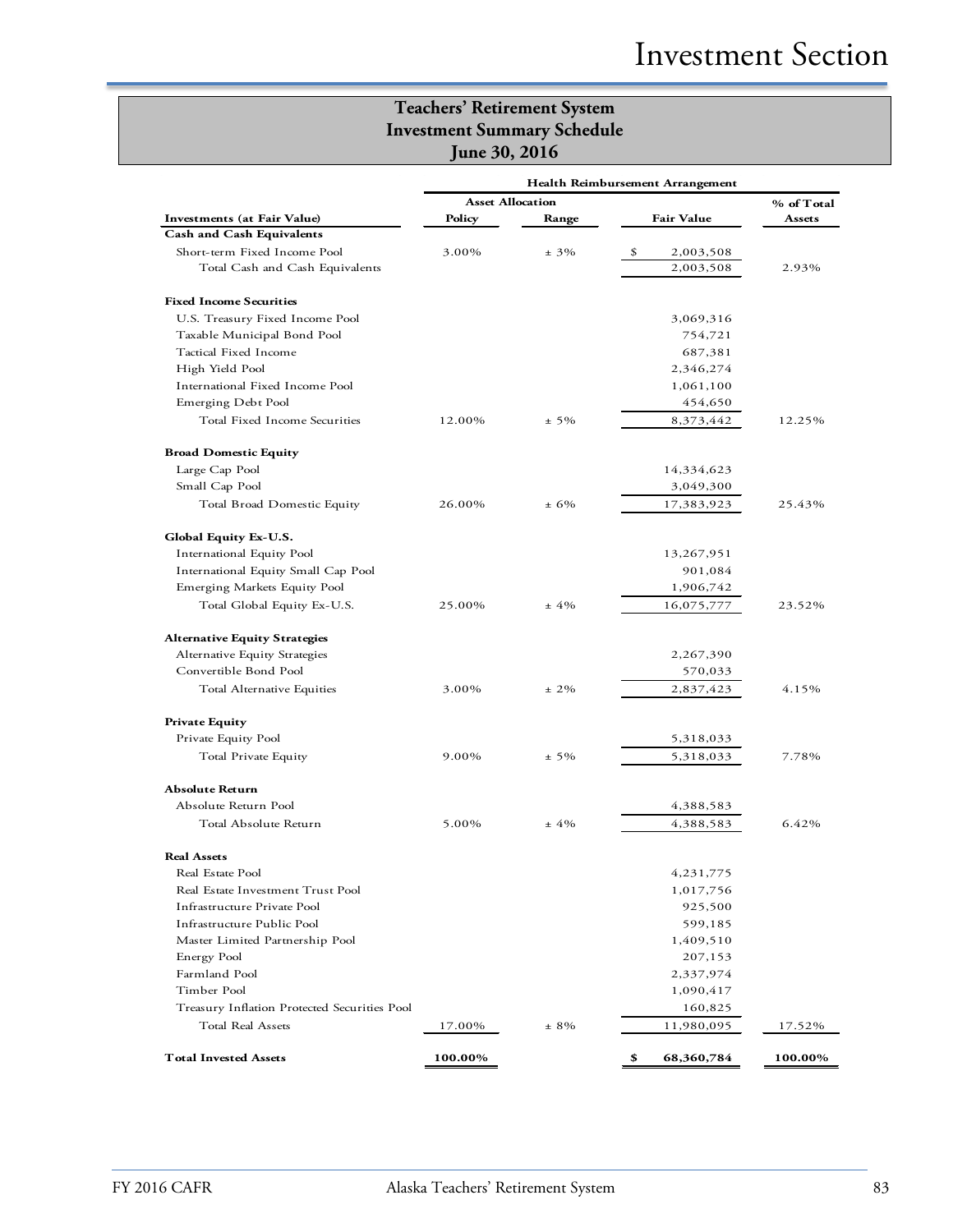|                                              | Occupational Death and Disability |          |                   |            |  |
|----------------------------------------------|-----------------------------------|----------|-------------------|------------|--|
|                                              | <b>Asset Allocation</b>           |          |                   | % of Total |  |
| Investments (at Fair Value)                  | Policy                            | Range    | <b>Fair Value</b> | Assets     |  |
| <b>Cash and Cash Equivalents</b>             |                                   |          |                   |            |  |
| Short-term Fixed Income Pool                 | 3.00%                             | $± 3\%$  | \$<br>33,903      |            |  |
| Total Cash and Cash Equivalents              |                                   |          | 33,903            | 1.08%      |  |
| <b>Fixed Income Securities</b>               |                                   |          |                   |            |  |
| U.S. Treasury Fixed Income Pool              |                                   |          | 143,849           |            |  |
| Taxable Municipal Bond Pool                  |                                   |          | 35,371            |            |  |
| Tactical Fixed Income                        |                                   |          | 25,998            |            |  |
| High Yield Pool                              |                                   |          | 109,963           |            |  |
| International Fixed Income Pool              |                                   |          | 49,730            |            |  |
| Emerging Debt Pool                           |                                   |          | 21,308            |            |  |
| Total Fixed Income Securities                | 12.00%                            | $± 5\%$  | 386,219           | 12.31%     |  |
| <b>Broad Domestic Equity</b>                 |                                   |          |                   |            |  |
| Large Cap Pool                               |                                   |          | 671,817           |            |  |
| Small Cap Pool                               |                                   |          | 142,910           |            |  |
| Total Broad Domestic Equity                  | 26.00%                            | $± 6\%$  | 814,727           | 25.97%     |  |
| Global Equity Ex-U.S.                        |                                   |          |                   |            |  |
| International Equity Pool                    |                                   |          | 621,826           |            |  |
| International Equity Small Cap Pool          |                                   |          | 42,230            |            |  |
| Emerging Markets Equity Pool                 |                                   |          | 89,363            |            |  |
| Total Global Equity Ex-U.S.                  | 25.00%                            | $±4\%$   | 753,419           | 24.01%     |  |
| <b>Alternative Equity Strategies</b>         |                                   |          |                   |            |  |
| Alternative Equity Strategies                |                                   |          | 106,265           |            |  |
| Convertible Bond Pool                        |                                   |          | 26,716            |            |  |
| Total Alternative Equities                   | 3.00%                             | $\pm$ 2% | 132,981           | 4.24%      |  |
| <b>Private Equity</b>                        |                                   |          |                   |            |  |
| Private Equity Pool                          |                                   |          | 249,239           |            |  |
| Total Private Equity                         | 9.00%                             | $± 5\%$  | 249,239           | 7.94%      |  |
| <b>Absolute Return</b>                       |                                   |          |                   |            |  |
| Absolute Return Pool                         |                                   |          | 205,679           |            |  |
| Total Absolute Return                        | 5.00%                             | $±4\%$   | 205,679           | 6.56%      |  |
| <b>Real Assets</b>                           |                                   |          |                   |            |  |
| Real Estate Pool                             |                                   |          | 198,329           |            |  |
| Real Estate Investment Trust Pool            |                                   |          | 47,699            |            |  |
| Infrastructure Private Pool                  |                                   |          | 43,375            |            |  |
| Infrastructure Public Pool                   |                                   |          | 28,081            |            |  |
| Master Limited Partnership Pool              |                                   |          | 66,059            |            |  |
| Energy Pool                                  |                                   |          | 9,708             |            |  |
| Farmland Pool                                |                                   |          | 109,573           |            |  |
| Timber Pool                                  |                                   |          | 51,104            |            |  |
| Treasury Inflation Protected Securities Pool |                                   |          | 7,538             |            |  |
| Total Real Assets                            | 17.00%                            | $± 8\%$  | 561,466           | 17.89%     |  |
| <b>Total Invested Assets</b>                 | 100.00%                           |          | \$<br>3,137,633   | 100.00%    |  |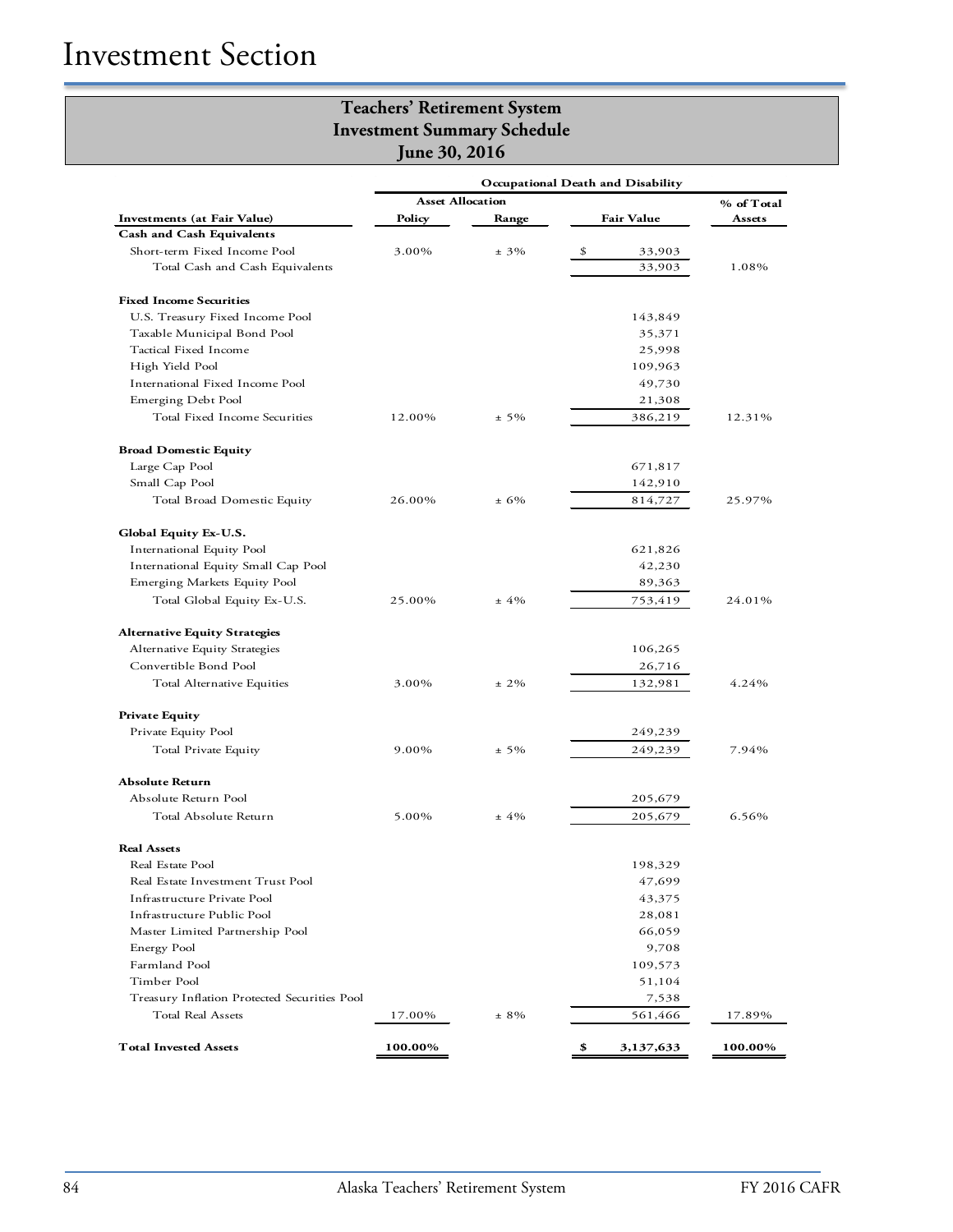|                                              | <b>Retiree Medical Plan</b> |         |                   |            |
|----------------------------------------------|-----------------------------|---------|-------------------|------------|
|                                              | <b>Asset Allocation</b>     |         |                   | % of Total |
| <b>Investments</b> (at Fair Value)           | Policy                      | Range   | <b>Fair Value</b> | Assets     |
| <b>Cash and Cash Equivalents</b>             |                             |         |                   |            |
| Short-term Fixed Income Pool                 | 3.00%                       | $± 3\%$ | \$<br>1,216,756   |            |
| Total Cash and Cash Equivalents              |                             |         | 1,216,756         | 5.15%      |
| <b>Fixed Income Securities</b>               |                             |         |                   |            |
| U.S. Treasury Fixed Income Pool              |                             |         | 1,031,748         |            |
| Taxable Municipal Bond Pool                  |                             |         | 253,699           |            |
| Tactical Fixed Income                        |                             |         | 329,823           |            |
| High Yield Pool                              |                             |         | 788,698           |            |
| International Fixed Income Pool              |                             |         | 356,688           |            |
| Emerging Debt Pool                           |                             |         | 152,830           |            |
| Total Fixed Income Securities                | 12.00%                      | $± 5\%$ | 2,913,486         | 12.33%     |
| <b>Broad Domestic Equity</b>                 |                             |         |                   |            |
| Large Cap Pool                               |                             |         | 4,818,570         |            |
| Small Cap Pool                               |                             |         | 1,025,019         |            |
| Total Broad Domestic Equity                  | 26.00%                      | $±6\%$  | 5,843,589         | 24.74%     |
| Global Equity Ex-U.S.                        |                             |         |                   |            |
| International Equity Pool                    |                             |         | 4,460,010         |            |
| International Equity Small Cap Pool          |                             |         | 302,899           |            |
| Emerging Markets Equity Pool                 |                             |         | 640,949           |            |
| Total Global Equity Ex-U.S.                  | 25.00%                      | $± 4\%$ | 5,403,858         | 22.87%     |
| <b>Alternative Equity Strategies</b>         |                             |         |                   |            |
| Alternative Equity Strategies                |                             |         | 762,181           |            |
| Convertible Bond Pool                        |                             |         | 191,616           |            |
| Total Alternative Equities                   | 3.00%                       | $± 2\%$ | 953,797           | 4.04%      |
| <b>Private Equity</b>                        |                             |         |                   |            |
| Private Equity Pool                          |                             |         | 1,787,651         |            |
| Total Private Equity                         | 9.00%                       | $± 5\%$ | 1,787,651         | 7.57%      |
| <b>Absolute Return</b>                       |                             |         |                   |            |
| Absolute Return Pool                         |                             |         | 1,475,218         |            |
| Total Absolute Return                        | 5.00%                       | $±4\%$  | 1,475,218         | 6.25%      |
| <b>Real Assets</b>                           |                             |         |                   |            |
| Real Estate Pool                             |                             |         | 1,422,507         |            |
| Real Estate Investment Trust Pool            |                             |         | 342,118           |            |
| Infrastructure Private Pool                  |                             |         | 311,106           |            |
| Infrastructure Public Pool                   |                             |         | 201,416           |            |
| Master Limited Partnership Pool              |                             |         | 473,805           |            |
| Energy Pool                                  |                             |         | 69,634            |            |
| Farmland Pool                                |                             |         | 785,908           |            |
| Timber Pool                                  |                             |         | 366,542           |            |
| Treasury Inflation Protected Securities Pool |                             |         | 54,061            |            |
| Total Real Assets                            | 17.00%                      | $± 8\%$ | 4,027,097         | 17.05%     |
| <b>Total Invested Assets</b>                 | 100.00%                     |         | \$<br>23,621,452  | 100.00%    |